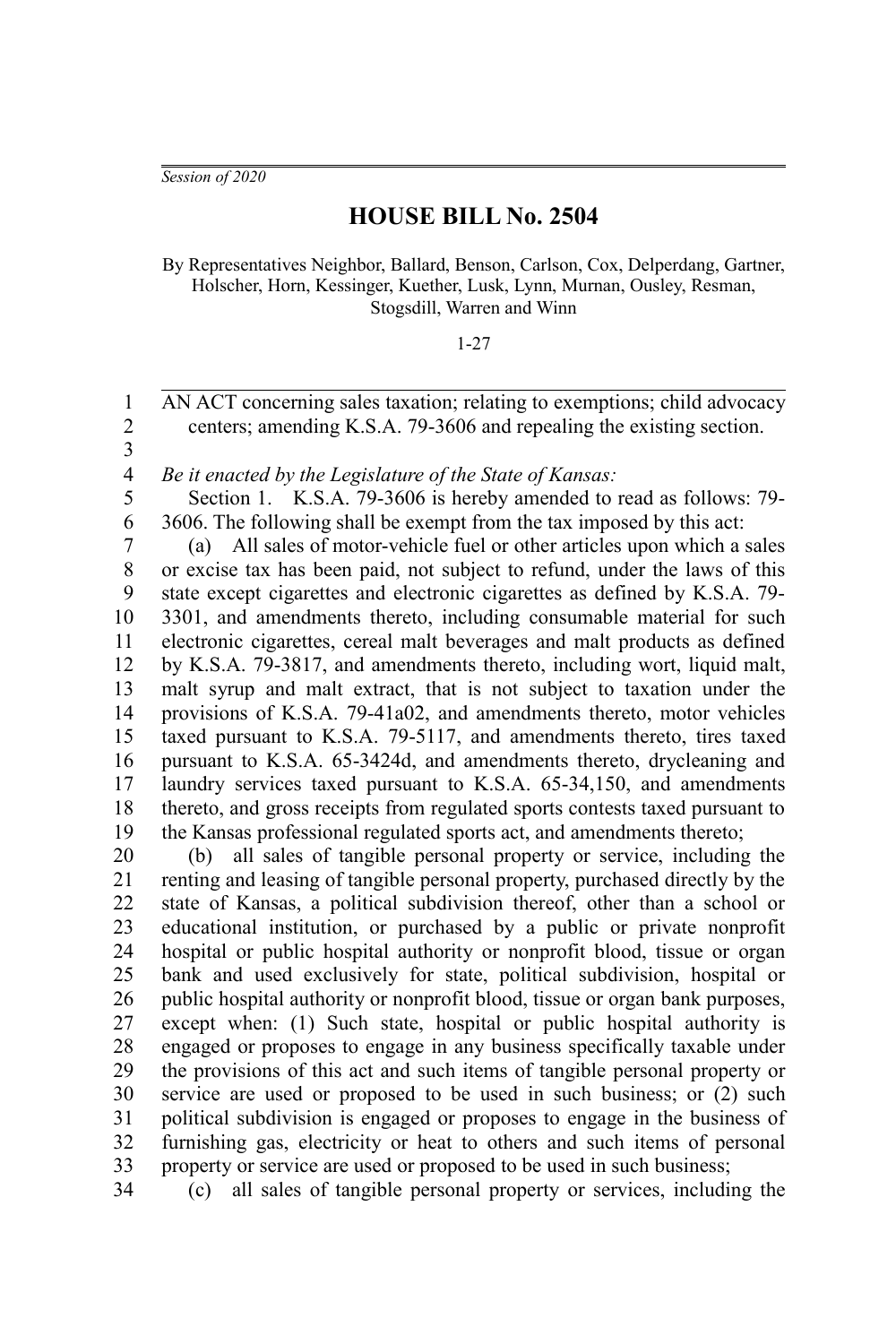renting and leasing of tangible personal property, purchased directly by a public or private elementary or secondary school or public or private nonprofit educational institution and used primarily by such school or institution for nonsectarian programs and activities provided or sponsored by such school or institution or in the erection, repair or enlargement of buildings to be used for such purposes. The exemption herein provided shall not apply to erection, construction, repair, enlargement or equipment of buildings used primarily for human habitation; 1 2 3 4 5 6 7 8

(d) all sales of tangible personal property or services purchased by a contractor for the purpose of constructing, equipping, reconstructing, maintaining, repairing, enlarging, furnishing or remodeling facilities for any public or private nonprofit hospital or public hospital authority, public or private elementary or secondary school, a public or private nonprofit educational institution, state correctional institution including a privately constructed correctional institution contracted for state use and ownership, that would be exempt from taxation under the provisions of this act if purchased directly by such hospital or public hospital authority, school, educational institution or a state correctional institution; and all sales of tangible personal property or services purchased by a contractor for the purpose of constructing, equipping, reconstructing, maintaining, repairing, enlarging, furnishing or remodeling facilities for any political subdivision of the state or district described in subsection (s), the total cost of which is paid from funds of such political subdivision or district and that would be exempt from taxation under the provisions of this act if purchased directly by such political subdivision or district. Nothing in this subsection or in the provisions of K.S.A. 12-3418, and amendments thereto, shall be deemed to exempt the purchase of any construction machinery, equipment or tools used in the constructing, equipping, reconstructing, maintaining, repairing, enlarging, furnishing or remodeling facilities for any political subdivision of the state or any such district. As used in this subsection, K.S.A. 12-3418 and 79-3640, and amendments thereto, "funds of a political subdivision" shall mean general tax revenues, the proceeds of any bonds and gifts or grants-in-aid. Gifts shall not mean funds used for the purpose of constructing, equipping, reconstructing, repairing, enlarging, furnishing or remodeling facilities that are to be leased to the donor. When any political subdivision of the state, district described in subsection (s), public or private nonprofit hospital or public hospital authority, public or private elementary or secondary school, public or private nonprofit educational institution, state correctional institution including a privately constructed correctional institution contracted for state use and ownership shall contract for the purpose of constructing, equipping, reconstructing, maintaining, repairing, enlarging, furnishing or remodeling facilities, it shall obtain from the state and furnish to the contractor an exemption 9 10 11 12 13 14 15 16 17 18 19 20 21 22 23 24 25 26 27 28 29 30 31 32 33 34 35 36 37 38 39 40 41 42 43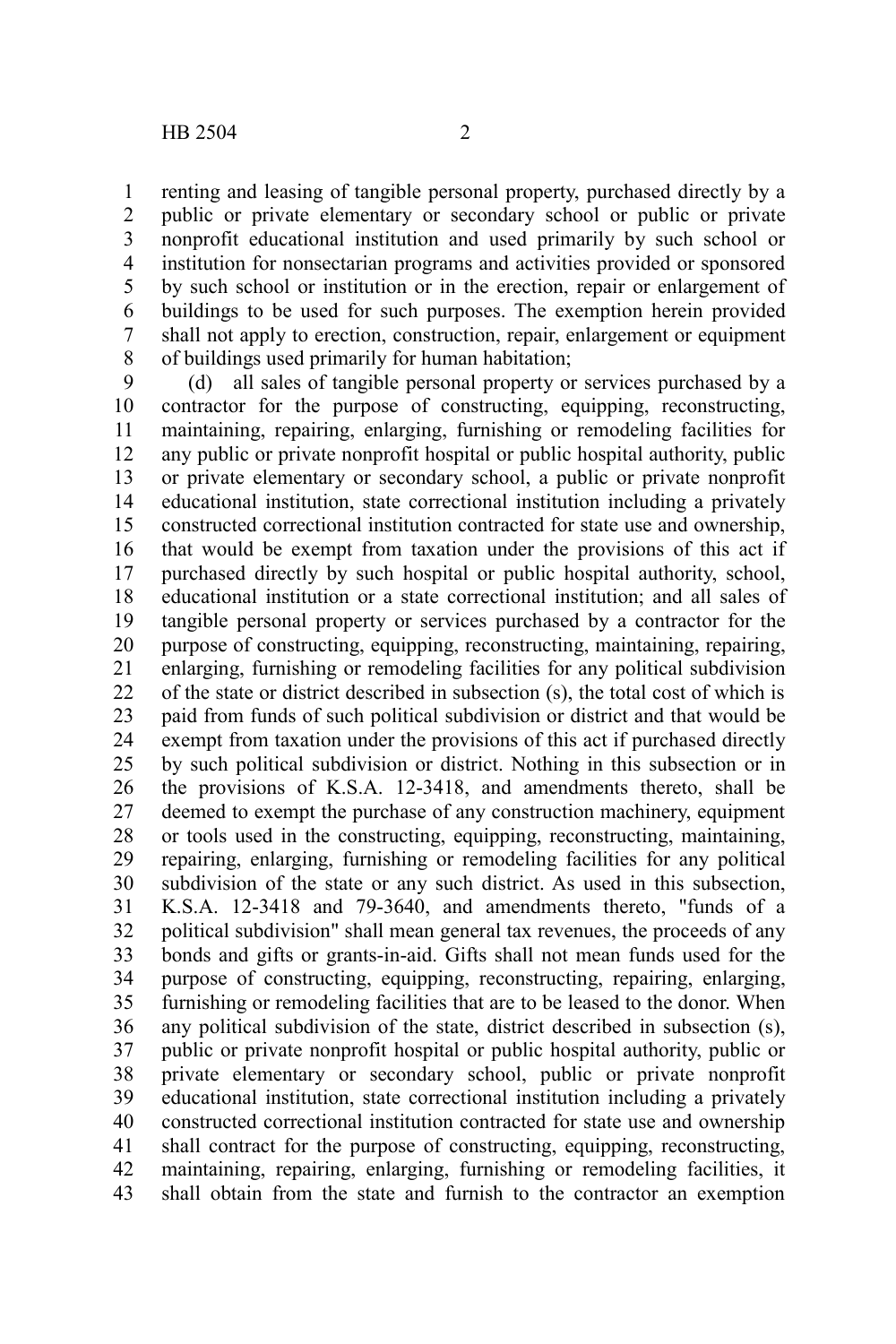certificate for the project involved, and the contractor may purchase materials for incorporation in such project. The contractor shall furnish the number of such certificate to all suppliers from whom such purchases are made, and such suppliers shall execute invoices covering the same bearing the number of such certificate. Upon completion of the project the contractor shall furnish to the political subdivision, district described in subsection (s), hospital or public hospital authority, school, educational institution or department of corrections concerned a sworn statement, on a form to be provided by the director of taxation, that all purchases so made were entitled to exemption under this subsection. As an alternative to the foregoing procedure, any such contracting entity may apply to the secretary of revenue for agent status for the sole purpose of issuing and furnishing project exemption certificates to contractors pursuant to rules and regulations adopted by the secretary establishing conditions and standards for the granting and maintaining of such status. All invoices shall be held by the contractor for a period of five years and shall be subject to audit by the director of taxation. If any materials purchased under such a certificate are found not to have been incorporated in the building or other project or not to have been returned for credit or the sales or compensating tax otherwise imposed upon such materials that will not be so incorporated in the building or other project reported and paid by such contractor to the director of taxation not later than the  $20<sup>th</sup>$  day of the month following the close of the month in which it shall be determined that such materials will not be used for the purpose for which such certificate was issued, the political subdivision, district described in subsection (s), hospital or public hospital authority, school, educational institution or the contractor contracting with the department of corrections for a correctional institution concerned shall be liable for tax on all materials purchased for the project, and upon payment thereof it may recover the same from the contractor together with reasonable attorney fees. Any contractor or any agent, employee or subcontractor thereof, who shall use or otherwise dispose of any materials purchased under such a certificate for any purpose other than that for which such a certificate is issued without the payment of the sales or compensating tax otherwise imposed upon such materials, shall be guilty of a misdemeanor and, upon conviction therefor, shall be subject to the penalties provided for in K.S.A. 79-3615(h), and amendments thereto; 1 2 3 4 5 6 7 8 9 10 11 12 13 14 15 16 17 18 19 20 21 22 23 24 25 26 27 28 29 30 31 32 33 34 35 36 37

(e) all sales of tangible personal property or services purchased by a contractor for the erection, repair or enlargement of buildings or other projects for the government of the United States, its agencies or instrumentalities, that would be exempt from taxation if purchased directly by the government of the United States, its agencies or instrumentalities. When the government of the United States, its agencies or 38 39 40 41 42 43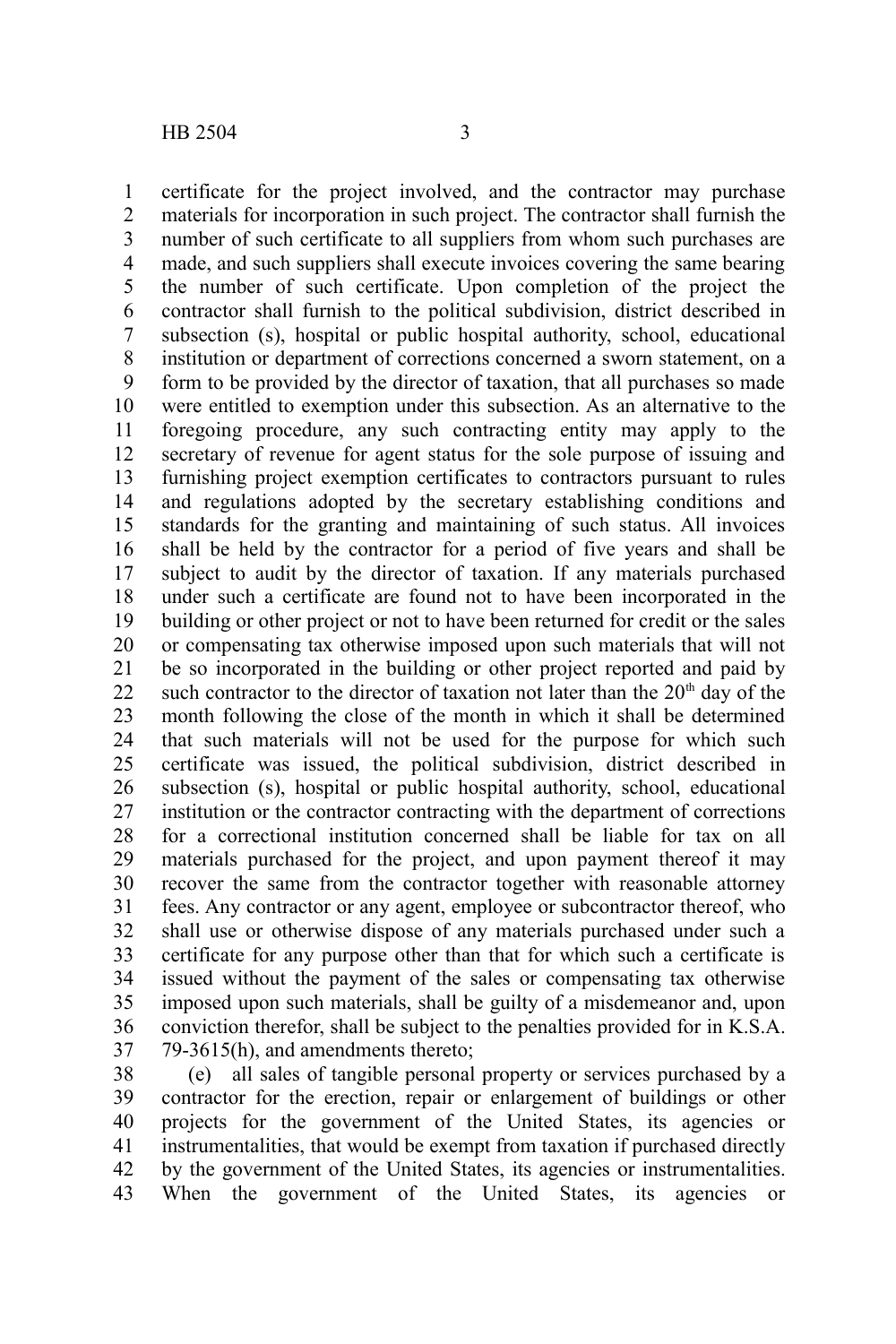instrumentalities shall contract for the erection, repair, or enlargement of any building or other project, it shall obtain from the state and furnish to the contractor an exemption certificate for the project involved, and the contractor may purchase materials for incorporation in such project. The contractor shall furnish the number of such certificates to all suppliers from whom such purchases are made, and such suppliers shall execute invoices covering the same bearing the number of such certificate. Upon completion of the project the contractor shall furnish to the government of the United States, its agencies or instrumentalities concerned a sworn statement, on a form to be provided by the director of taxation, that all purchases so made were entitled to exemption under this subsection. As an alternative to the foregoing procedure, any such contracting entity may apply to the secretary of revenue for agent status for the sole purpose of issuing and furnishing project exemption certificates to contractors pursuant to rules and regulations adopted by the secretary establishing conditions and standards for the granting and maintaining of such status. All invoices shall be held by the contractor for a period of five years and shall be subject to audit by the director of taxation. Any contractor or any agent, employee or subcontractor thereof, who shall use or otherwise dispose of any materials purchased under such a certificate for any purpose other than that for which such a certificate is issued without the payment of the sales or compensating tax otherwise imposed upon such materials, shall be guilty of a misdemeanor and, upon conviction therefor, shall be subject to the penalties provided for in K.S.A. 79-3615(h), and amendments thereto; 1 2 3 4 5 6 7 8 9 10 11 12 13 14 15 16 17 18 19 20 21 22 23 24 25

(f) tangible personal property purchased by a railroad or public utility for consumption or movement directly and immediately in interstate commerce; 26 27 28

(g) sales of aircraft including remanufactured and modified aircraft sold to persons using directly or through an authorized agent such aircraft as certified or licensed carriers of persons or property in interstate or foreign commerce under authority of the laws of the United States or any foreign government or sold to any foreign government or agency or instrumentality of such foreign government and all sales of aircraft for use outside of the United States and sales of aircraft repair, modification and replacement parts and sales of services employed in the remanufacture, modification and repair of aircraft; 29 30 31 32 33 34 35 36 37

(h) all rentals of nonsectarian textbooks by public or private elementary or secondary schools; 38 39

(i) the lease or rental of all films, records, tapes, or any type of sound or picture transcriptions used by motion picture exhibitors; 40 41

(j) meals served without charge or food used in the preparation of such meals to employees of any restaurant, eating house, dining car, hotel, 42 43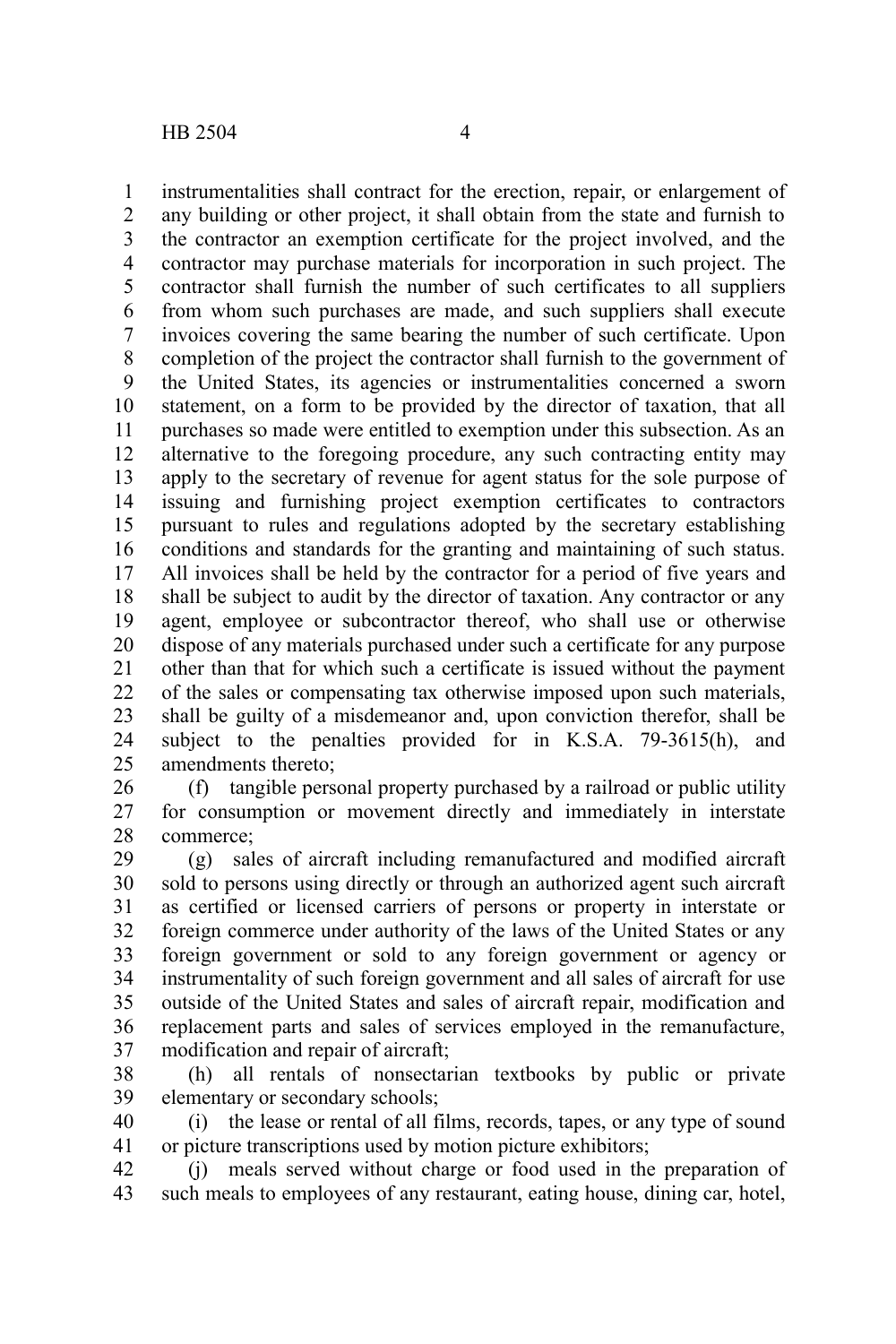drugstore or other place where meals or drinks are regularly sold to the public if such employees' duties are related to the furnishing or sale of such meals or drinks; 1 2 3

(k) any motor vehicle, semitrailer or pole trailer, as such terms are defined by K.S.A. 8-126, and amendments thereto, or aircraft sold and delivered in this state to a bona fide resident of another state, which motor vehicle, semitrailer, pole trailer or aircraft is not to be registered or based in this state and which vehicle, semitrailer, pole trailer or aircraft will not remain in this state more than 10 days; 4 5 6 7 8 9

(l) all isolated or occasional sales of tangible personal property, services, substances or things, except isolated or occasional sale of motor vehicles specifically taxed under the provisions of K.S.A. 79-3603(o), and amendments thereto; 10 11 12 13

(m) all sales of tangible personal property that become an ingredient or component part of tangible personal property or services produced, manufactured or compounded for ultimate sale at retail within or without the state of Kansas; and any such producer, manufacturer or compounder may obtain from the director of taxation and furnish to the supplier an exemption certificate number for tangible personal property for use as an ingredient or component part of the property or services produced, manufactured or compounded; 14 15 16 17 18 19 20 21

(n) all sales of tangible personal property that is consumed in the production, manufacture, processing, mining, drilling, refining or compounding of tangible personal property, the treating of by-products or wastes derived from any such production process, the providing of services or the irrigation of crops for ultimate sale at retail within or without the state of Kansas; and any purchaser of such property may obtain from the director of taxation and furnish to the supplier an exemption certificate number for tangible personal property for consumption in such production, manufacture, processing, mining, drilling, refining, compounding, treating, irrigation and in providing such services; 22 23 24 25 26 27 28 29 30 31 32

(o) all sales of animals, fowl and aquatic plants and animals, the primary purpose of which is use in agriculture or aquaculture, as defined in K.S.A. 47-1901, and amendments thereto, the production of food for human consumption, the production of animal, dairy, poultry or aquatic plant and animal products, fiber or fur, or the production of offspring for use for any such purpose or purposes; 33 34 35 36 37 38

(p) all sales of drugs dispensed pursuant to a prescription order by a licensed practitioner or a mid-level practitioner as defined by K.S.A. 65- 1626, and amendments thereto. As used in this subsection, "drug" means a compound, substance or preparation and any component of a compound, substance or preparation, other than food and food ingredients, dietary 39 40 41 42 43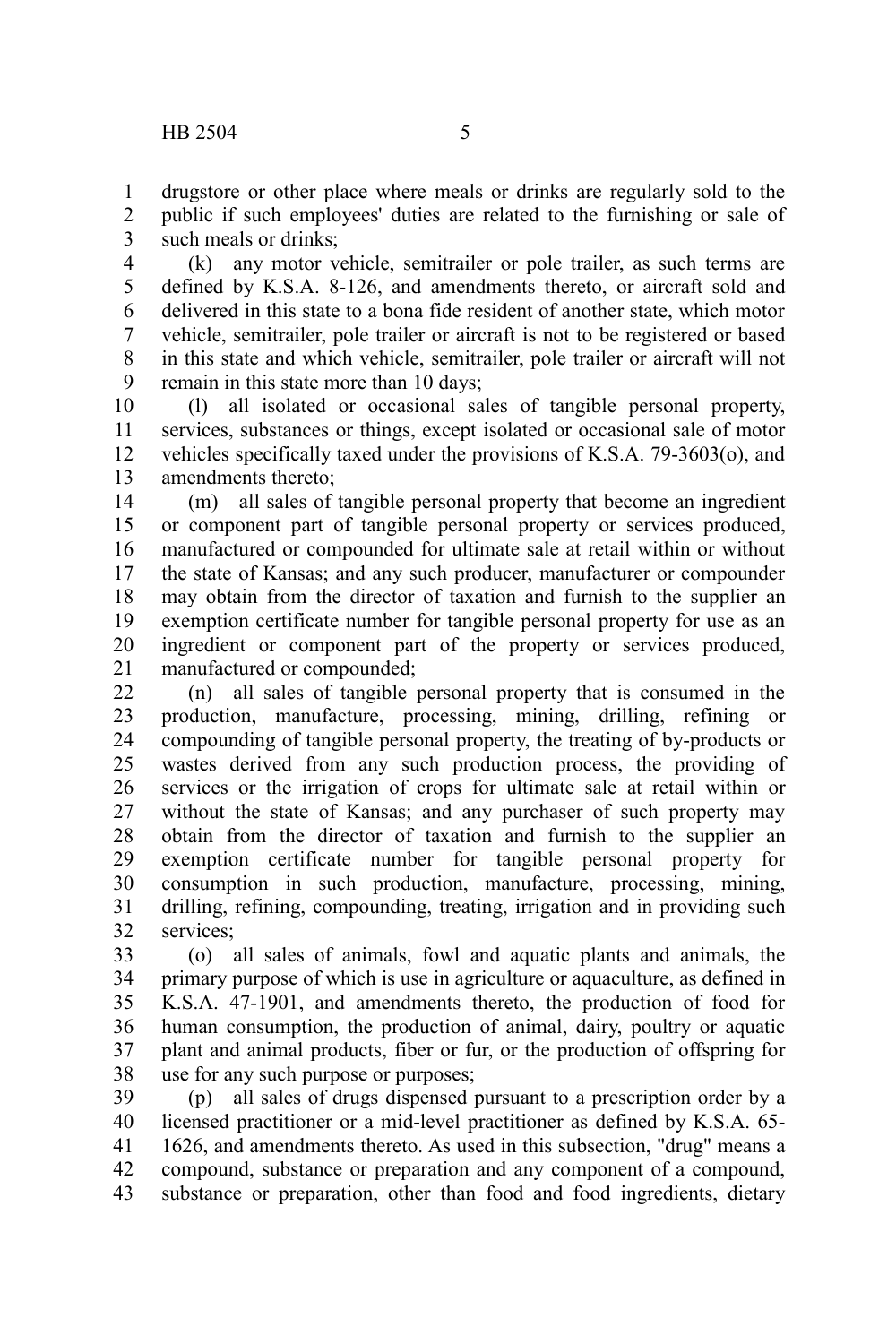supplements or alcoholic beverages, recognized in the official United States pharmacopeia, official homeopathic pharmacopoeia of the United States or official national formulary, and supplement to any of them, intended for use in the diagnosis, cure, mitigation, treatment or prevention of disease or intended to affect the structure or any function of the body, except that for taxable years commencing after December 31, 2013, this subsection shall not apply to any sales of drugs used in the performance or induction of an abortion, as defined in K.S.A. 65-6701, and amendments thereto; 1 2 3 4 5 6 7 8 9

(q) all sales of insulin dispensed by a person licensed by the state board of pharmacy to a person for treatment of diabetes at the direction of a person licensed to practice medicine by the state board of healing arts; 10 11 12

(r) all sales of oxygen delivery equipment, kidney dialysis equipment, enteral feeding systems, prosthetic devices and mobility enhancing equipment prescribed in writing by a person licensed to practice the healing arts, dentistry or optometry, and in addition to such sales, all sales of hearing aids, as defined by K.S.A. 74-5807(c), and amendments thereto, and repair and replacement parts therefor, including batteries, by a person licensed in the practice of dispensing and fitting hearing aids pursuant to the provisions of K.S.A. 74-5808, and amendments thereto. For the purposes of this subsection: (1) "Mobility enhancing equipment" means equipment including repair and replacement parts to same, but does not include durable medical equipment, which is primarily and customarily used to provide or increase the ability to move from one place to another and which is appropriate for use either in a home or a motor vehicle; is not generally used by persons with normal mobility; and does not include any motor vehicle or equipment on a motor vehicle normally provided by a motor vehicle manufacturer; and (2) "prosthetic device" means a replacement, corrective or supportive device including repair and replacement parts for same worn on or in the body to artificially replace a missing portion of the body, prevent or correct physical deformity or malfunction or support a weak or deformed portion of the body; 13 14 15 16 17 18 19 20 21 22 23 24 25 26 27 28 29 30 31 32

(s) except as provided in K.S.A. 82a-2101, and amendments thereto, all sales of tangible personal property or services purchased directly or indirectly by a groundwater management district organized or operating under the authority of K.S.A. 82a-1020 et seq., and amendments thereto, by a rural water district organized or operating under the authority of K.S.A. 82a-612, and amendments thereto, or by a water supply district organized or operating under the authority of K.S.A. 19-3501 et seq., 19- 3522 et seq. or 19-3545, and amendments thereto, which property or services are used in the construction activities, operation or maintenance of the district; 33 34 35 36 37 38 39 40 41 42

(t) all sales of farm machinery and equipment or aquaculture 43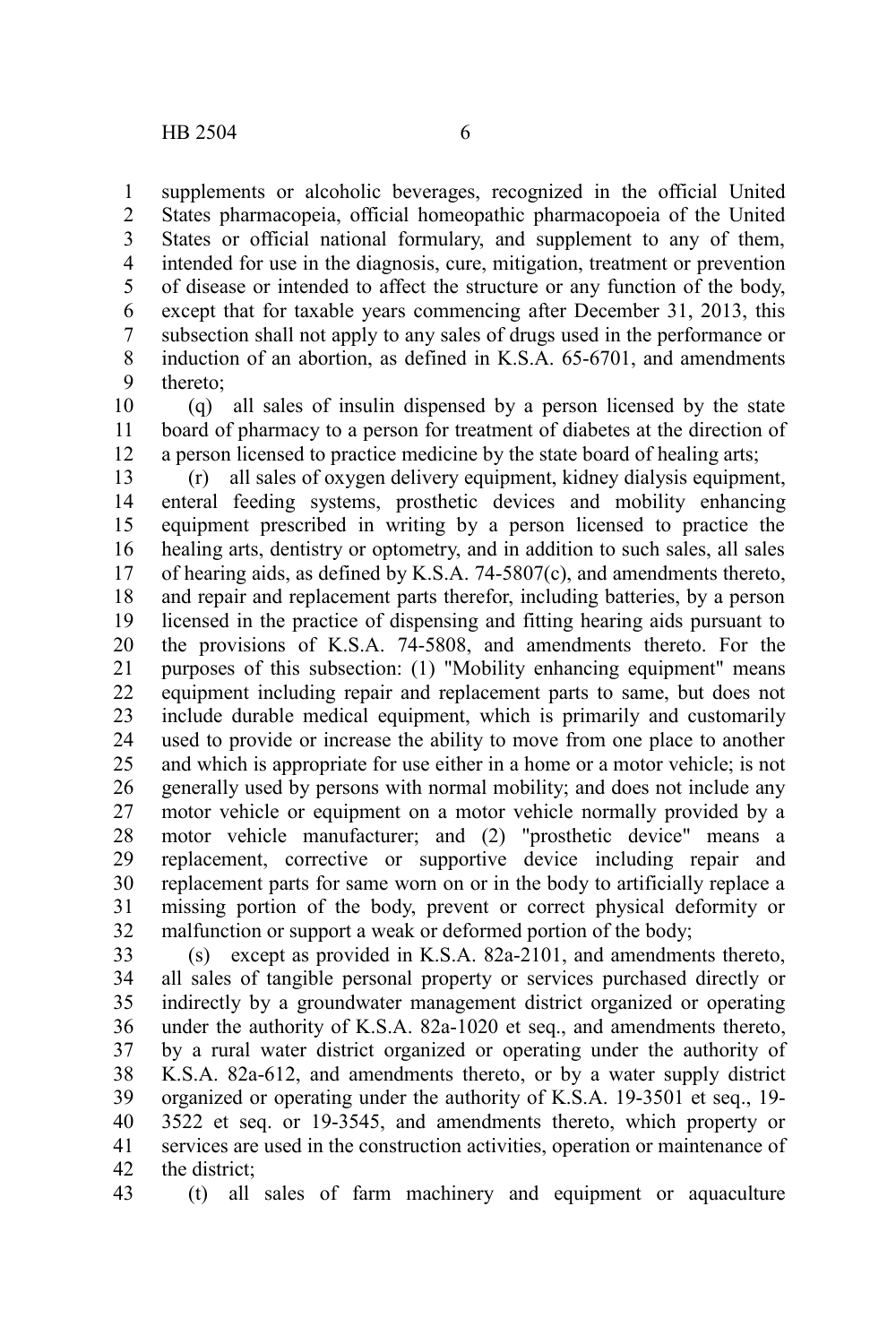machinery and equipment, repair and replacement parts therefor and services performed in the repair and maintenance of such machinery and equipment. For the purposes of this subsection the term "farm machinery and equipment or aquaculture machinery and equipment" shall include a work-site utility vehicle, as defined in K.S.A. 8-126, and amendments thereto, and is equipped with a bed or cargo box for hauling materials, and shall also include machinery and equipment used in the operation of Christmas tree farming but shall not include any passenger vehicle, truck, truck tractor, trailer, semitrailer or pole trailer, other than a farm trailer, as such terms are defined by K.S.A. 8-126, and amendments thereto. "Farm machinery and equipment" includes precision farming equipment that is portable or is installed or purchased to be installed on farm machinery and equipment. "Precision farming equipment" includes the following items used only in computer-assisted farming, ranching or aquaculture production operations: Soil testing sensors, yield monitors, computers, monitors, software, global positioning and mapping systems, guiding systems, modems, data communications equipment and any necessary mounting hardware, wiring and antennas. Each purchaser of farm machinery and equipment or aquaculture machinery and equipment exempted herein must certify in writing on the copy of the invoice or sales ticket to be retained by the seller that the farm machinery and equipment or aquaculture machinery and equipment purchased will be used only in farming, ranching or aquaculture production. Farming or ranching shall include the operation of a feedlot and farm and ranch work for hire and the operation of a nursery; 1 2 3 4 5 6 7 8 9 10 11 12 13 14 15 16 17 18 19 20 21 22 23 24 25

(u) all leases or rentals of tangible personal property used as a dwelling if such tangible personal property is leased or rented for a period of more than 28 consecutive days; 26 27 28

(v) all sales of tangible personal property to any contractor for use in preparing meals for delivery to homebound elderly persons over 60 years of age and to homebound disabled persons or to be served at a groupsitting at a location outside of the home to otherwise homebound elderly persons over 60 years of age and to otherwise homebound disabled persons, as all or part of any food service project funded in whole or in part by government or as part of a private nonprofit food service project available to all such elderly or disabled persons residing within an area of service designated by the private nonprofit organization, and all sales of tangible personal property for use in preparing meals for consumption by indigent or homeless individuals whether or not such meals are consumed at a place designated for such purpose, and all sales of food products by or on behalf of any such contractor or organization for any such purpose; 29 30 31 32 33 34 35 36 37 38 39 40 41

(w) all sales of natural gas, electricity, heat and water delivered through mains, lines or pipes: (1) To residential premises for 42 43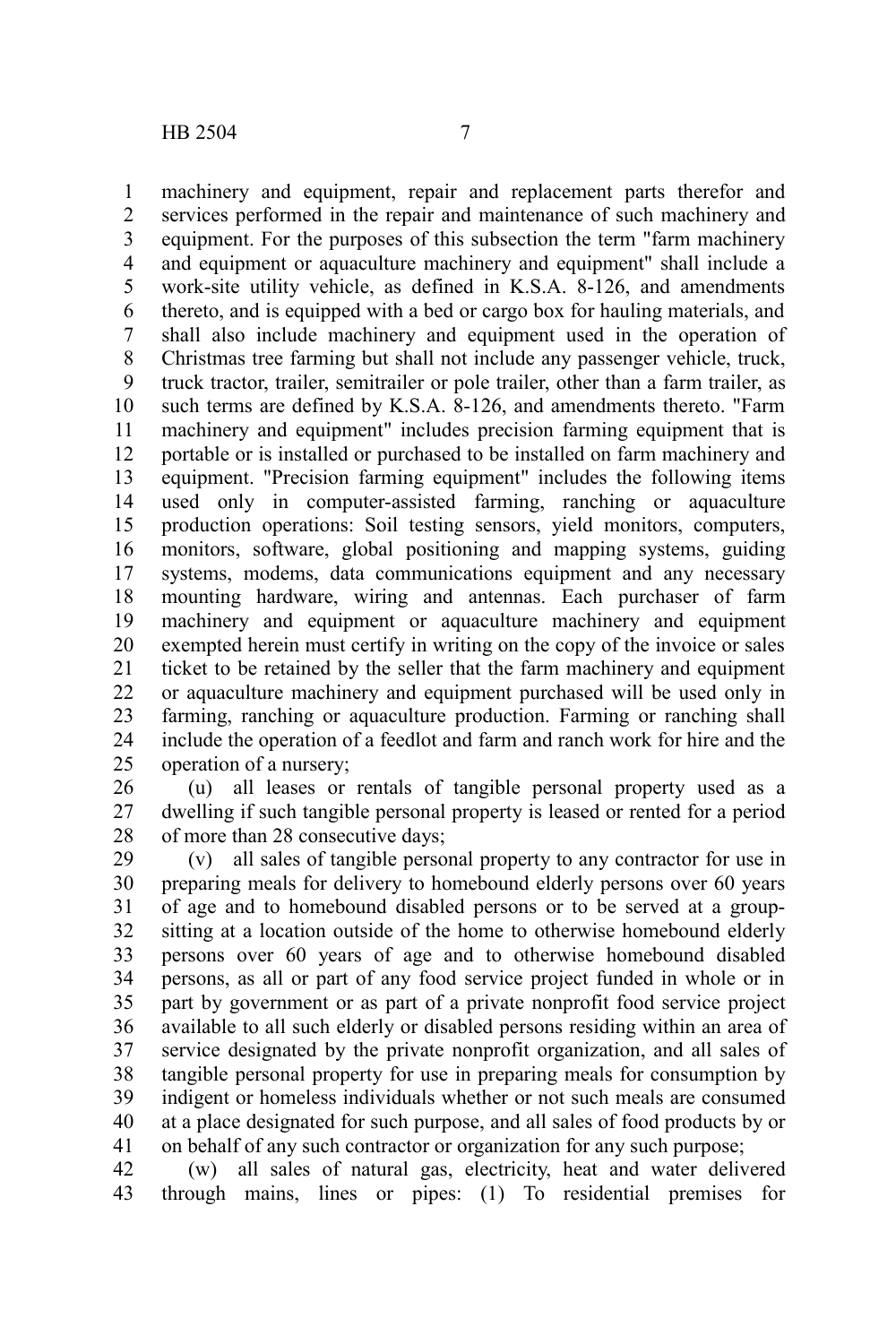noncommercial use by the occupant of such premises; (2) for agricultural use and also, for such use, all sales of propane gas; (3) for use in the severing of oil; and (4) to any property which is exempt from property taxation pursuant to K.S.A. 79-201b, Second through Sixth. As used in this paragraph, "severing" means the same as defined in K.S.A. 79-4216(k), and amendments thereto. For all sales of natural gas, electricity and heat delivered through mains, lines or pipes pursuant to the provisions of subsection  $(w)(1)$  and  $(w)(2)$ , the provisions of this subsection shall expire on December 31, 2005; 1 2 3 4 5 6 7 8 9

(x) all sales of propane gas, LP-gas, coal, wood and other fuel sources for the production of heat or lighting for noncommercial use of an occupant of residential premises occurring prior to January 1, 2006; 10 11 12

(y) all sales of materials and services used in the repairing, servicing, altering, maintaining, manufacturing, remanufacturing, or modification of railroad rolling stock for use in interstate or foreign commerce under authority of the laws of the United States; 13 14 15 16

(z) all sales of tangible personal property and services purchased directly by a port authority or by a contractor therefor as provided by the provisions of K.S.A. 12-3418, and amendments thereto; 17 18 19

(aa) all sales of materials and services applied to equipment that is transported into the state from without the state for repair, service, alteration, maintenance, remanufacture or modification and that is subsequently transported outside the state for use in the transmission of liquids or natural gas by means of pipeline in interstate or foreign commerce under authority of the laws of the United States; 20 21 22 23 24 25

(bb) all sales of used mobile homes or manufactured homes. As used in this subsection: (1) "Mobile homes" and "manufactured homes" mean the same as defined in K.S.A. 58-4202, and amendments thereto; and (2) "sales of used mobile homes or manufactured homes" means sales other than the original retail sale thereof; 26 27 28 29 30

(cc) all sales of tangible personal property or services purchased prior to January 1, 2012, except as otherwise provided, for the purpose of and in conjunction with constructing, reconstructing, enlarging or remodeling a business or retail business that meets the requirements established in K.S.A. 74-50,115, and amendments thereto, and the sale and installation of machinery and equipment purchased for installation at any such business or retail business, and all sales of tangible personal property or services purchased on or after January 1, 2012, for the purpose of and in conjunction with constructing, reconstructing, enlarging or remodeling a business that meets the requirements established in K.S.A. 74-50,115(e), and amendments thereto, and the sale and installation of machinery and equipment purchased for installation at any such business. When a person shall contract for the construction, reconstruction, enlargement or 31 32 33 34 35 36 37 38 39 40 41 42 43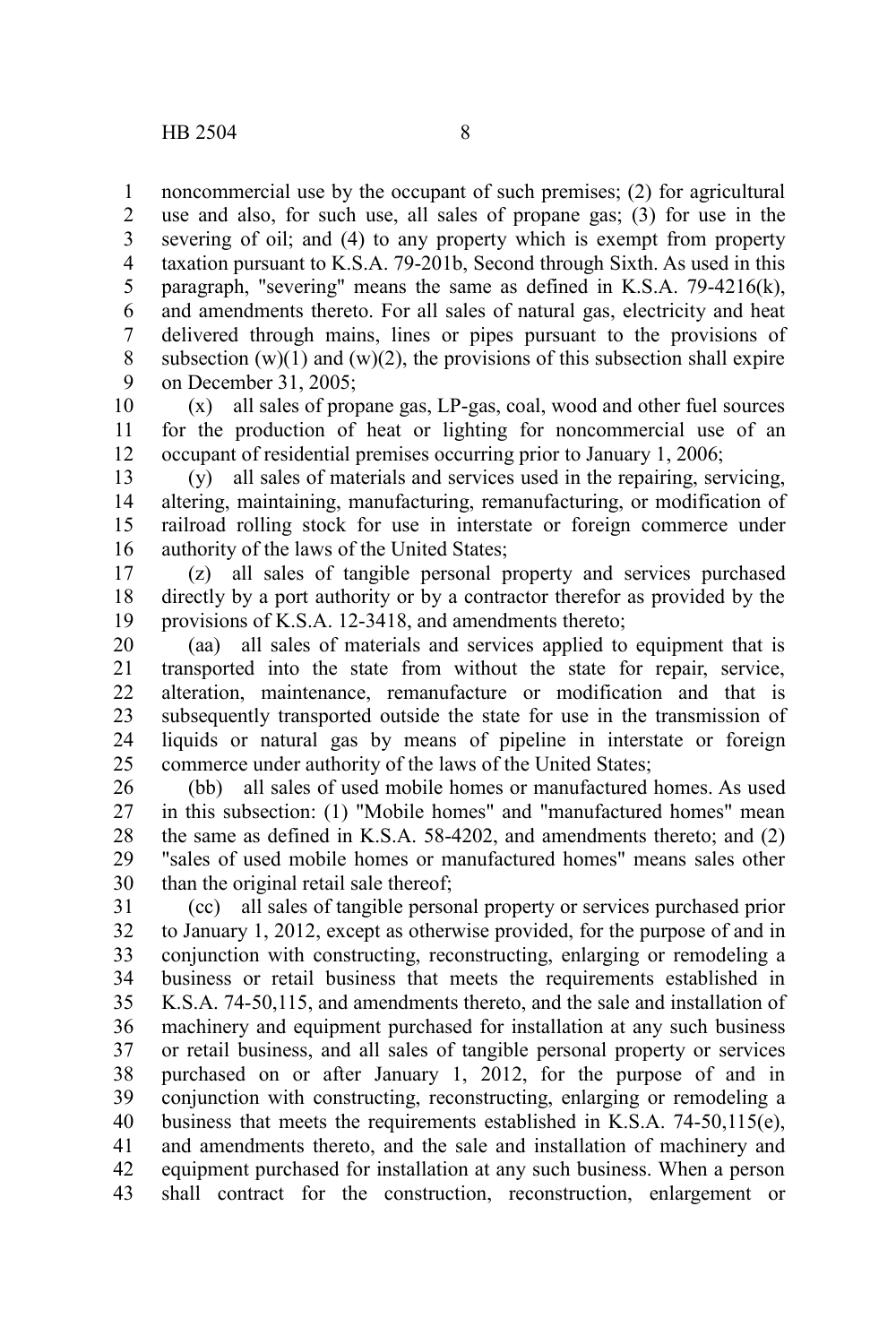remodeling of any such business or retail business, such person shall obtain from the state and furnish to the contractor an exemption certificate for the project involved, and the contractor may purchase materials, machinery and equipment for incorporation in such project. The contractor shall furnish the number of such certificates to all suppliers from whom such purchases are made, and such suppliers shall execute invoices covering the same bearing the number of such certificate. Upon completion of the project the contractor shall furnish to the owner of the business or retail business a sworn statement, on a form to be provided by the director of taxation, that all purchases so made were entitled to exemption under this subsection. All invoices shall be held by the contractor for a period of five years and shall be subject to audit by the director of taxation. Any contractor or any agent, employee or subcontractor thereof, who shall use or otherwise dispose of any materials, machinery or equipment purchased under such a certificate for any purpose other than that for which such a certificate is issued without the payment of the sales or compensating tax otherwise imposed thereon, shall be guilty of a misdemeanor and, upon conviction therefor, shall be subject to the penalties provided for in K.S.A. 79-3615(h), and amendments thereto. As used in this subsection, "business" and "retail business" mean the same as defined in K.S.A. 74-50,114, and amendments thereto. Project exemption certificates that have been previously issued under this subsection by the department of revenue pursuant to K.S.A. 74-50,115, and amendments thereto, but not including K.S.A. 74-50,115(e), and amendments thereto, prior to January 1, 2012, and have not expired will be effective for the term of the project or two years from the effective date of the certificate, whichever occurs earlier. Project exemption certificates that are submitted to the department of revenue prior to January 1, 2012, and are found to qualify will be issued a project exemption certificate that will be effective for a two-year period or for the term of the project, whichever occurs earlier; 1 2 3 4 5 6 7 8 9 10 11 12 13 14 15 16 17 18 19 20 21 22 23 24 25 26 27 28 29 30 31

(dd) all sales of tangible personal property purchased with food stamps issued by the United States department of agriculture; 32 33

(ee) all sales of lottery tickets and shares made as part of a lottery operated by the state of Kansas; 34 35

(ff) on and after July 1, 1988, all sales of new mobile homes or manufactured homes to the extent of 40% of the gross receipts, determined without regard to any trade-in allowance, received from such sale. As used in this subsection, "mobile homes" and "manufactured homes" mean the same as defined in K.S.A. 58-4202, and amendments thereto: 36 37 38 39 40

(gg) all sales of tangible personal property purchased in accordance with vouchers issued pursuant to the federal special supplemental food program for women, infants and children; 41 42 43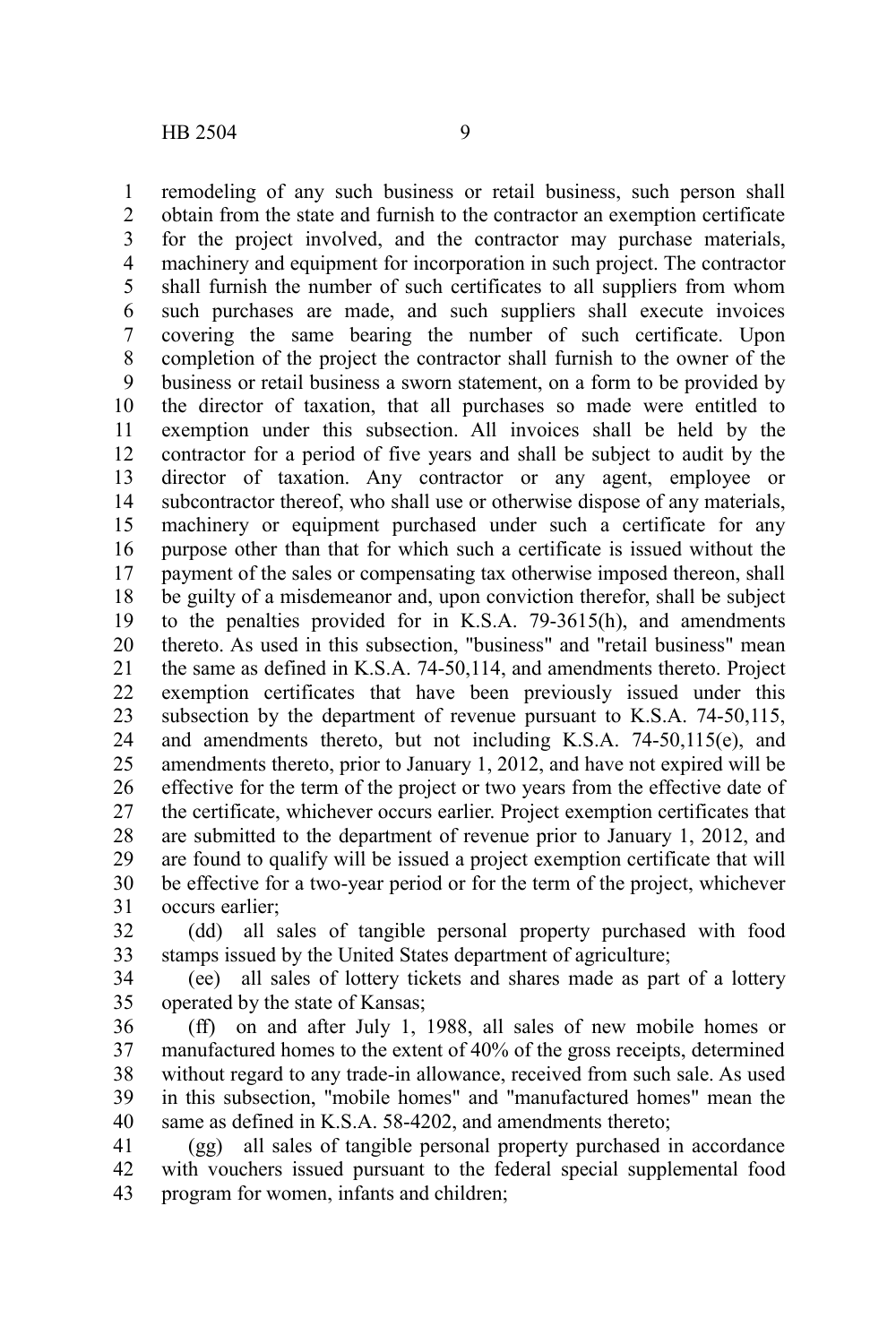(hh) all sales of medical supplies and equipment, including durable medical equipment, purchased directly by a nonprofit skilled nursing home or nonprofit intermediate nursing care home, as defined by K.S.A. 39-923, and amendments thereto, for the purpose of providing medical services to residents thereof. This exemption shall not apply to tangible personal property customarily used for human habitation purposes. As used in this subsection, "durable medical equipment" means equipment including repair and replacement parts for such equipment, that can withstand repeated use, is primarily and customarily used to serve a medical purpose, generally is not useful to a person in the absence of illness or injury and is not worn in or on the body, but does not include mobility enhancing equipment as defined in subsection (r), oxygen delivery equipment, kidney dialysis equipment or enteral feeding systems; 1 2 3 4 5 6 7 8 9 10 11 12 13

(ii) all sales of tangible personal property purchased directly by a nonprofit organization for nonsectarian comprehensive multidiscipline youth development programs and activities provided or sponsored by such organization, and all sales of tangible personal property by or on behalf of any such organization. This exemption shall not apply to tangible personal property customarily used for human habitation purposes; 14 15 16 17 18 19

(jj) all sales of tangible personal property or services, including the renting and leasing of tangible personal property, purchased directly on behalf of a community-based facility for people with intellectual disability or mental health center organized pursuant to K.S.A. 19-4001 et seq., and amendments thereto, and licensed in accordance with the provisions of K.S.A. 2019 Supp. 39-2001 et seq., and amendments thereto, and all sales of tangible personal property or services purchased by contractors during the time period from July, 2003, through June, 2006, for the purpose of constructing, equipping, maintaining or furnishing a new facility for a community-based facility for people with intellectual disability or mental health center located in Riverton, Cherokee County, Kansas, that would have been eligible for sales tax exemption pursuant to this subsection if purchased directly by such facility or center. This exemption shall not apply to tangible personal property customarily used for human habitation purposes; 20 21 22 23 24 25 26 27 28 29 30 31 32 33 34

(kk) (1) (A) all sales of machinery and equipment that are used in this state as an integral or essential part of an integrated production operation by a manufacturing or processing plant or facility; 35 36 37

(B) all sales of installation, repair and maintenance services performed on such machinery and equipment; and 38 39

(C) all sales of repair and replacement parts and accessories purchased for such machinery and equipment. 40 41

(2) For purposes of this subsection: 42

(A) "Integrated production operation" means an integrated series of 43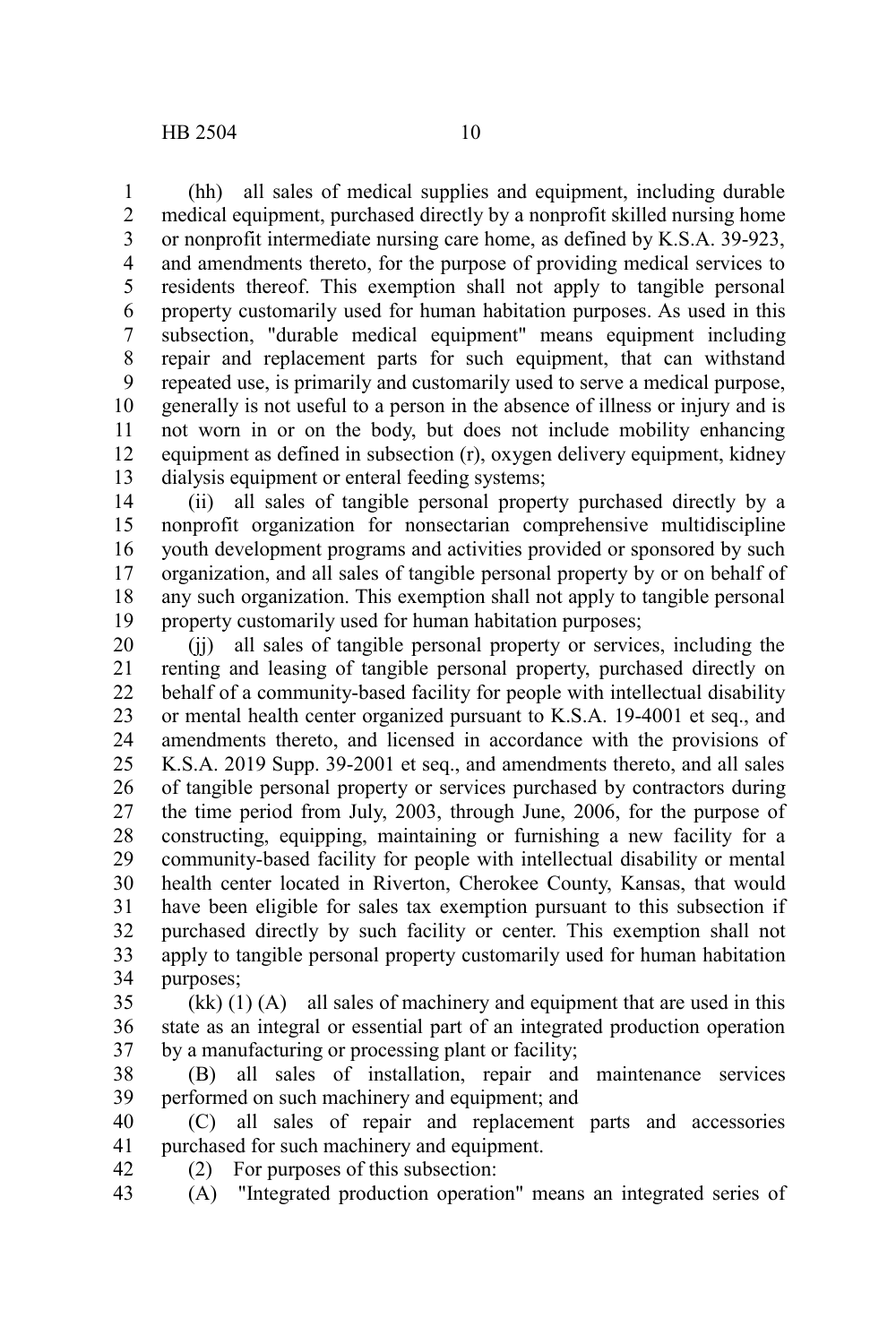operations engaged in at a manufacturing or processing plant or facility to process, transform or convert tangible personal property by physical, chemical or other means into a different form, composition or character from that in which it originally existed. Integrated production operations shall include: (i) Production line operations, including packaging operations; (ii) preproduction operations to handle, store and treat raw materials; (iii) post production handling, storage, warehousing and distribution operations; and (iv) waste, pollution and environmental control operations, if any; 1 2 3 4 5 6 7 8 9

(B) "production line" means the assemblage of machinery and equipment at a manufacturing or processing plant or facility where the actual transformation or processing of tangible personal property occurs; 10 11 12

(C) "manufacturing or processing plant or facility" means a single, fixed location owned or controlled by a manufacturing or processing business that consists of one or more structures or buildings in a contiguous area where integrated production operations are conducted to manufacture or process tangible personal property to be ultimately sold at retail. Such term shall not include any facility primarily operated for the purpose of conveying or assisting in the conveyance of natural gas, electricity, oil or water. A business may operate one or more manufacturing or processing plants or facilities at different locations to manufacture or process a single product of tangible personal property to be ultimately sold at retail; 13 14 15 16 17 18 19 20 21 22 23

(D) "manufacturing or processing business" means a business that utilizes an integrated production operation to manufacture, process, fabricate, finish or assemble items for wholesale and retail distribution as part of what is commonly regarded by the general public as an industrial manufacturing or processing operation or an agricultural commodity processing operation. (i) Industrial manufacturing or processing operations include, by way of illustration but not of limitation, the fabrication of automobiles, airplanes, machinery or transportation equipment, the fabrication of metal, plastic, wood or paper products, electricity power generation, water treatment, petroleum refining, chemical production, wholesale bottling, newspaper printing, ready mixed concrete production, and the remanufacturing of used parts for wholesale or retail sale. Such processing operations shall include operations at an oil well, gas well, mine or other excavation site where the oil, gas, minerals, coal, clay, stone, sand or gravel that has been extracted from the earth is cleaned, separated, crushed, ground, milled, screened, washed or otherwise treated or prepared before its transmission to a refinery or before any other wholesale or retail distribution. (ii) Agricultural commodity processing operations include, by way of illustration but not of limitation, meat packing, poultry slaughtering and dressing, processing and packaging farm and dairy products in sealed 24 25 26 27 28 29 30 31 32 33 34 35 36 37 38 39 40 41 42 43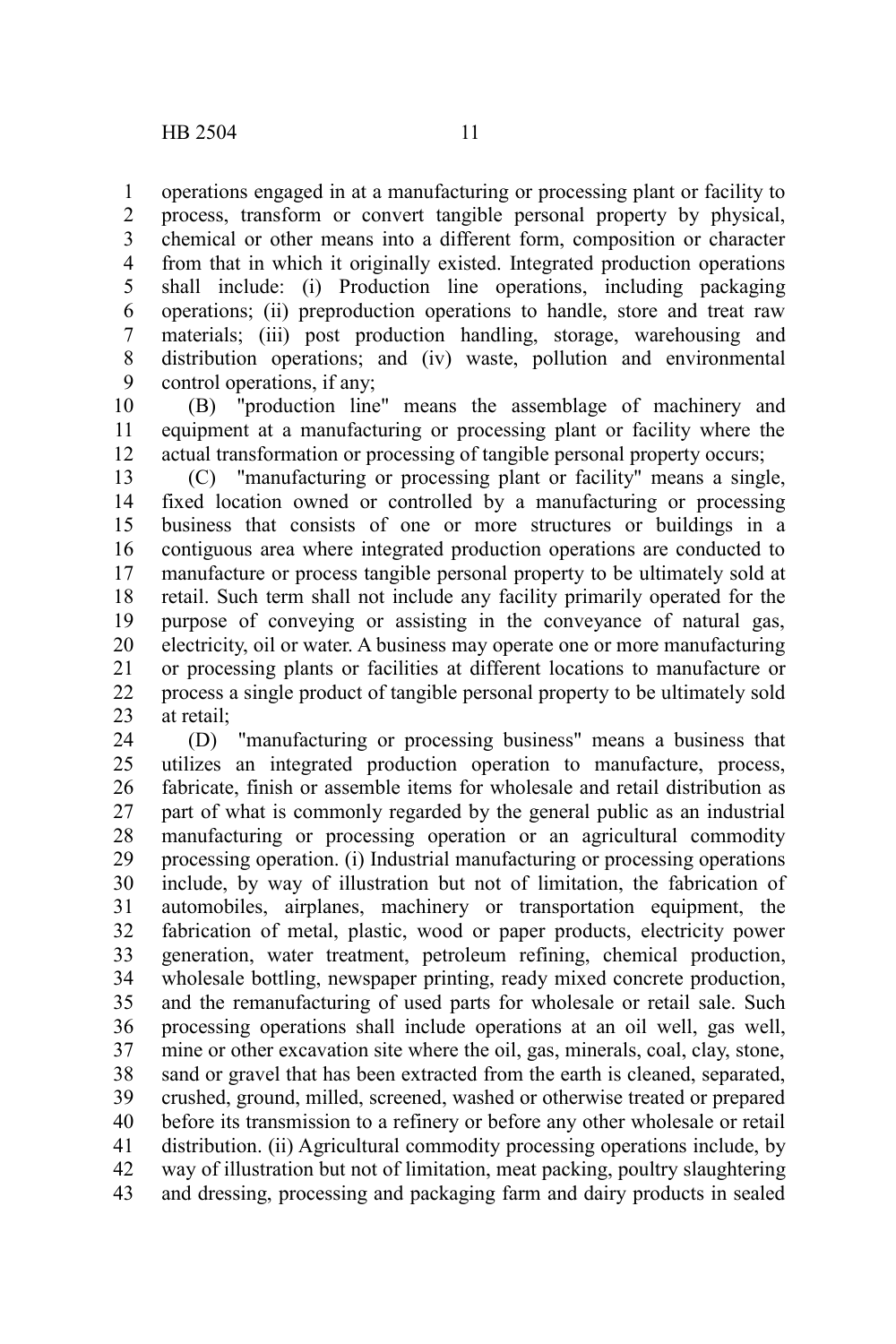containers for wholesale and retail distribution, feed grinding, grain milling, frozen food processing, and grain handling, cleaning, blending, fumigation, drying and aeration operations engaged in by grain elevators or other grain storage facilities. (iii) Manufacturing or processing businesses do not include, by way of illustration but not of limitation, nonindustrial businesses whose operations are primarily retail and that produce or process tangible personal property as an incidental part of conducting the retail business, such as retailers who bake, cook or prepare food products in the regular course of their retail trade, grocery stores, meat lockers and meat markets that butcher or dress livestock or poultry in the regular course of their retail trade, contractors who alter, service, repair or improve real property, and retail businesses that clean, service or refurbish and repair tangible personal property for its owner; 1 2 3 4 5 6 7 8 9 10 11 12 13

(E) "repair and replacement parts and accessories" means all parts and accessories for exempt machinery and equipment, including, but not limited to, dies, jigs, molds, patterns and safety devices that are attached to exempt machinery or that are otherwise used in production, and parts and accessories that require periodic replacement such as belts, drill bits, grinding wheels, grinding balls, cutting bars, saws, refractory brick and other refractory items for exempt kiln equipment used in production operations; 14 15 16 17 18 19 20 21

 $22$ 

(F) "primary" or "primarily" mean more than 50% of the time.

(3) For purposes of this subsection, machinery and equipment shall be deemed to be used as an integral or essential part of an integrated production operation when used: 23 24 25

(A) To receive, transport, convey, handle, treat or store raw materials in preparation of its placement on the production line; 26 27

(B) to transport, convey, handle or store the property undergoing manufacturing or processing at any point from the beginning of the production line through any warehousing or distribution operation of the final product that occurs at the plant or facility; 28 29 30 31

(C) to act upon, effect, promote or otherwise facilitate a physical change to the property undergoing manufacturing or processing; 32 33

(D) to guide, control or direct the movement of property undergoing manufacturing or processing; 34 35

(E) to test or measure raw materials, the property undergoing manufacturing or processing or the finished product, as a necessary part of the manufacturer's integrated production operations; 36 37 38

(F) to plan, manage, control or record the receipt and flow of inventories of raw materials, consumables and component parts, the flow of the property undergoing manufacturing or processing and the management of inventories of the finished product; 39 40 41 42

(G) to produce energy for, lubricate, control the operating of or 43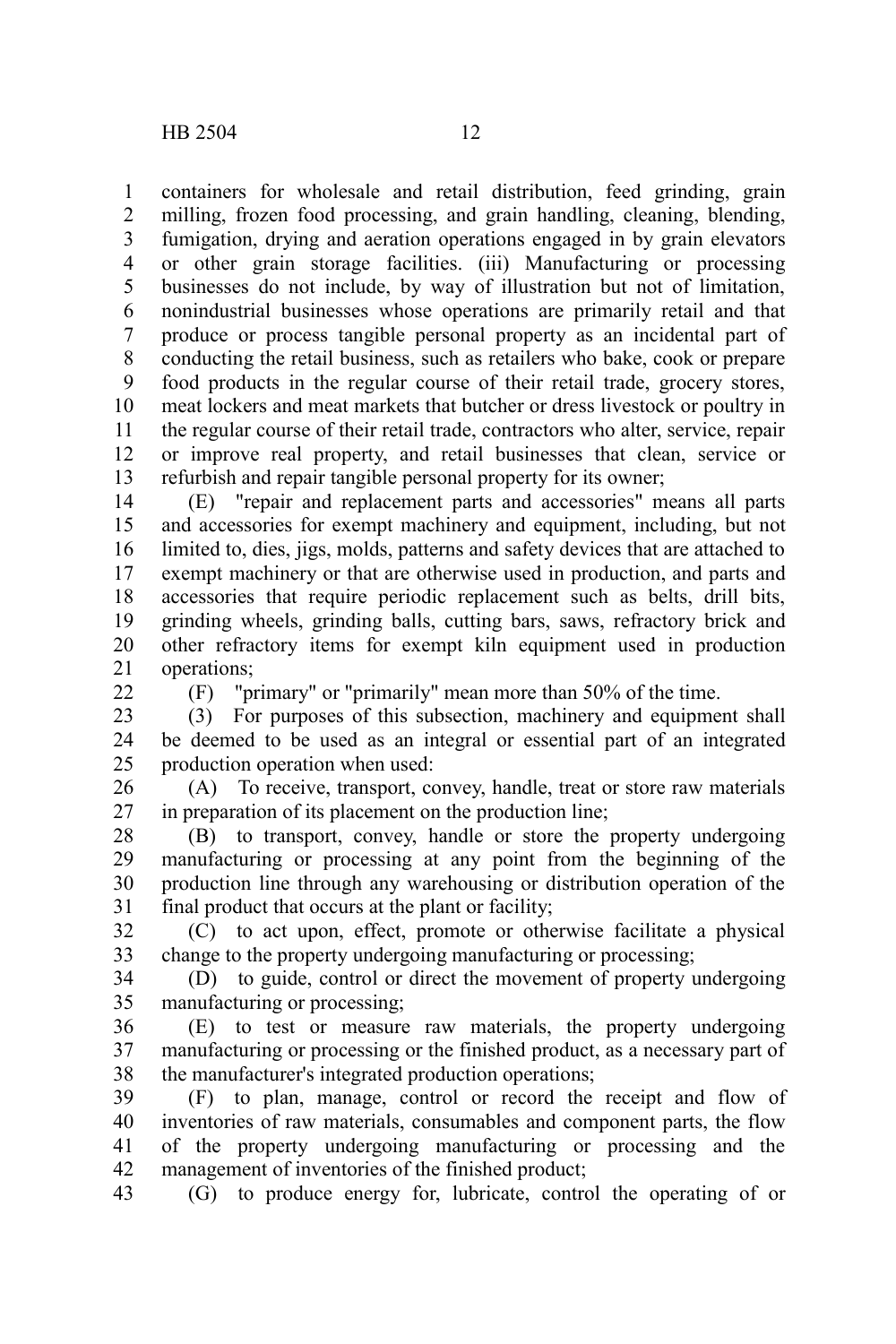otherwise enable the functioning of other production machinery and equipment and the continuation of production operations; 1 2

(H) to package the property being manufactured or processed in a container or wrapping in which such property is normally sold or transported; 3 4 5

(I) to transmit or transport electricity, coke, gas, water, steam or similar substances used in production operations from the point of generation, if produced by the manufacturer or processor at the plant site, to that manufacturer's production operation; or, if purchased or delivered from off-site, from the point where the substance enters the site of the plant or facility to that manufacturer's production operations; 6 7 8 9 10 11

(J) to cool, heat, filter, refine or otherwise treat water, steam, acid, oil, solvents or other substances that are used in production operations; 12 13

(K) to provide and control an environment required to maintain certain levels of air quality, humidity or temperature in special and limited areas of the plant or facility, where such regulation of temperature or humidity is part of and essential to the production process; 14 15 16 17

(L) to treat, transport or store waste or other byproducts of production operations at the plant or facility; or 18 19

(M) to control pollution at the plant or facility where the pollution is produced by the manufacturing or processing operation. 20 21

(4) The following machinery, equipment and materials shall be deemed to be exempt even though it may not otherwise qualify as machinery and equipment used as an integral or essential part of an integrated production operation: (A) Computers and related peripheral equipment that are utilized by a manufacturing or processing business for engineering of the finished product or for research and development or product design; (B) machinery and equipment that is utilized by a manufacturing or processing business to manufacture or rebuild tangible personal property that is used in manufacturing or processing operations, including tools, dies, molds, forms and other parts of qualifying machinery and equipment; (C) portable plants for aggregate concrete, bulk cement and asphalt including cement mixing drums to be attached to a motor vehicle; (D) industrial fixtures, devices, support facilities and special foundations necessary for manufacturing and production operations, and materials and other tangible personal property sold for the purpose of fabricating such fixtures, devices, facilities and foundations. An exemption certificate for such purchases shall be signed by the manufacturer or processor. If the fabricator purchases such material, the fabricator shall also sign the exemption certificate; (E) a manufacturing or processing business' laboratory equipment that is not located at the plant or facility, but that would otherwise qualify for exemption under subsection  $(3)(E)$ ; (F) all machinery and equipment used in surface mining activities as 22 23 24 25 26 27 28 29 30 31 32 33 34 35 36 37 38 39 40 41 42 43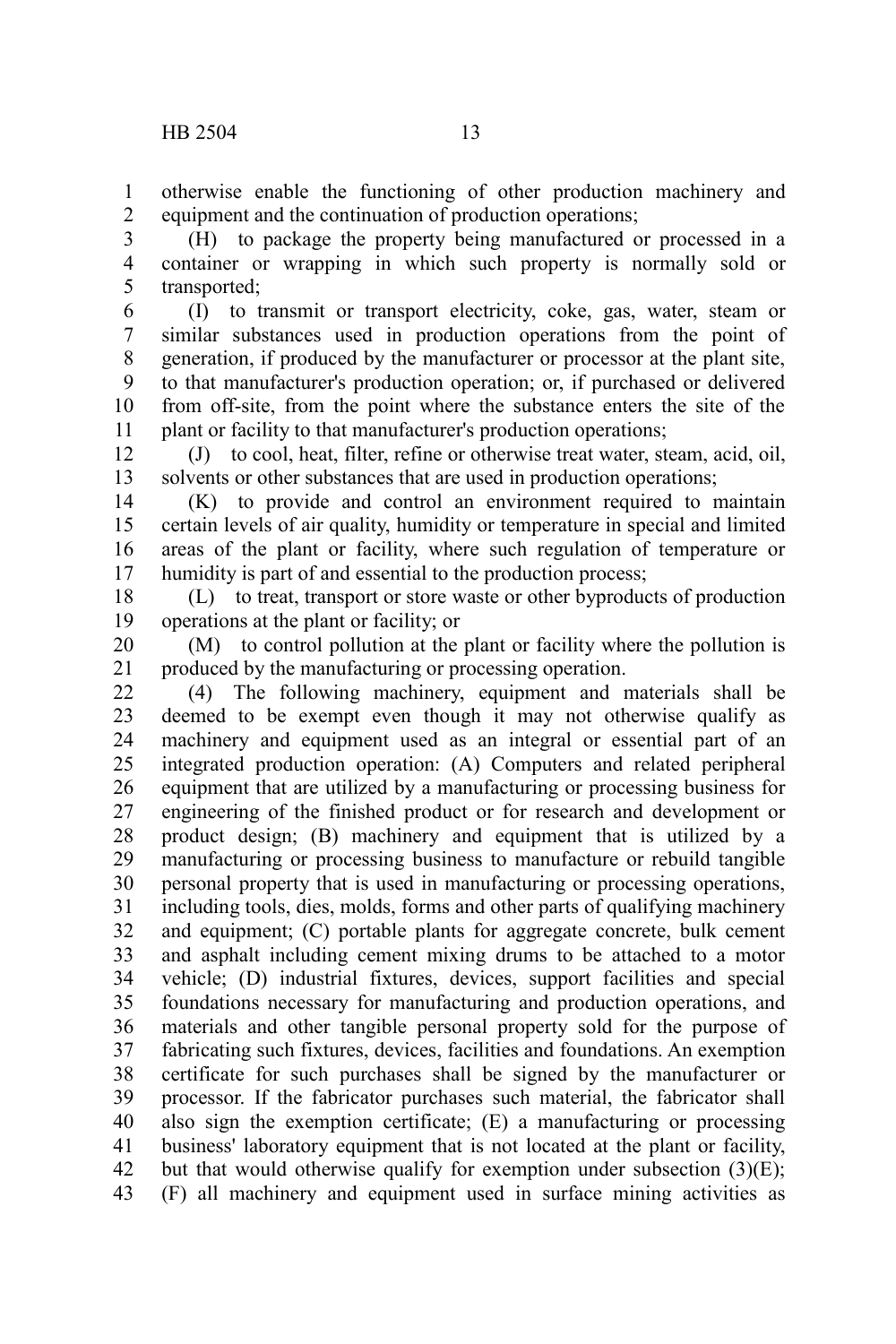described in K.S.A. 49-601 et seq., and amendments thereto, beginning from the time a reclamation plan is filed to the acceptance of the completed final site reclamation. 1  $\mathcal{L}$ 3

(5) "Machinery and equipment used as an integral or essential part of an integrated production operation" shall not include: 4 5

(A) Machinery and equipment used for nonproduction purposes, including, but not limited to, machinery and equipment used for plant security, fire prevention, first aid, accounting, administration, record keeping, advertising, marketing, sales or other related activities, plant cleaning, plant communications and employee work scheduling; 6 7 8 9 10

(B) machinery, equipment and tools used primarily in maintaining and repairing any type of machinery and equipment or the building and plant; 11 12 13

(C) transportation, transmission and distribution equipment not primarily used in a production, warehousing or material handling operation at the plant or facility, including the means of conveyance of natural gas, electricity, oil or water, and equipment related thereto, located outside the plant or facility; 14 15 16 17 18

(D) office machines and equipment including computers and related peripheral equipment not used directly and primarily to control or measure the manufacturing process; 19 20 21

22

(E) furniture and other furnishings;

(F) buildings, other than exempt machinery and equipment that is permanently affixed to or becomes a physical part of the building, and any other part of real estate that is not otherwise exempt; 23 24 25

(G) building fixtures that are not integral to the manufacturing operation, such as utility systems for heating, ventilation, air conditioning, communications, plumbing or electrical; 26 27 28

(H) machinery and equipment used for general plant heating, cooling and lighting; 29 30

(I) motor vehicles that are registered for operation on public highways; or 31 32

(J) employee apparel, except safety and protective apparel that is purchased by an employer and furnished gratuitously to employees who are involved in production or research activities. 33 34 35

(6) Subsections (3) and (5) shall not be construed as exclusive listings of the machinery and equipment that qualify or do not qualify as an integral or essential part of an integrated production operation. When machinery or equipment is used as an integral or essential part of production operations part of the time and for nonproduction purposes at other times, the primary use of the machinery or equipment shall determine whether or not such machinery or equipment qualifies for exemption. 36 37 38 39 40 41 42 43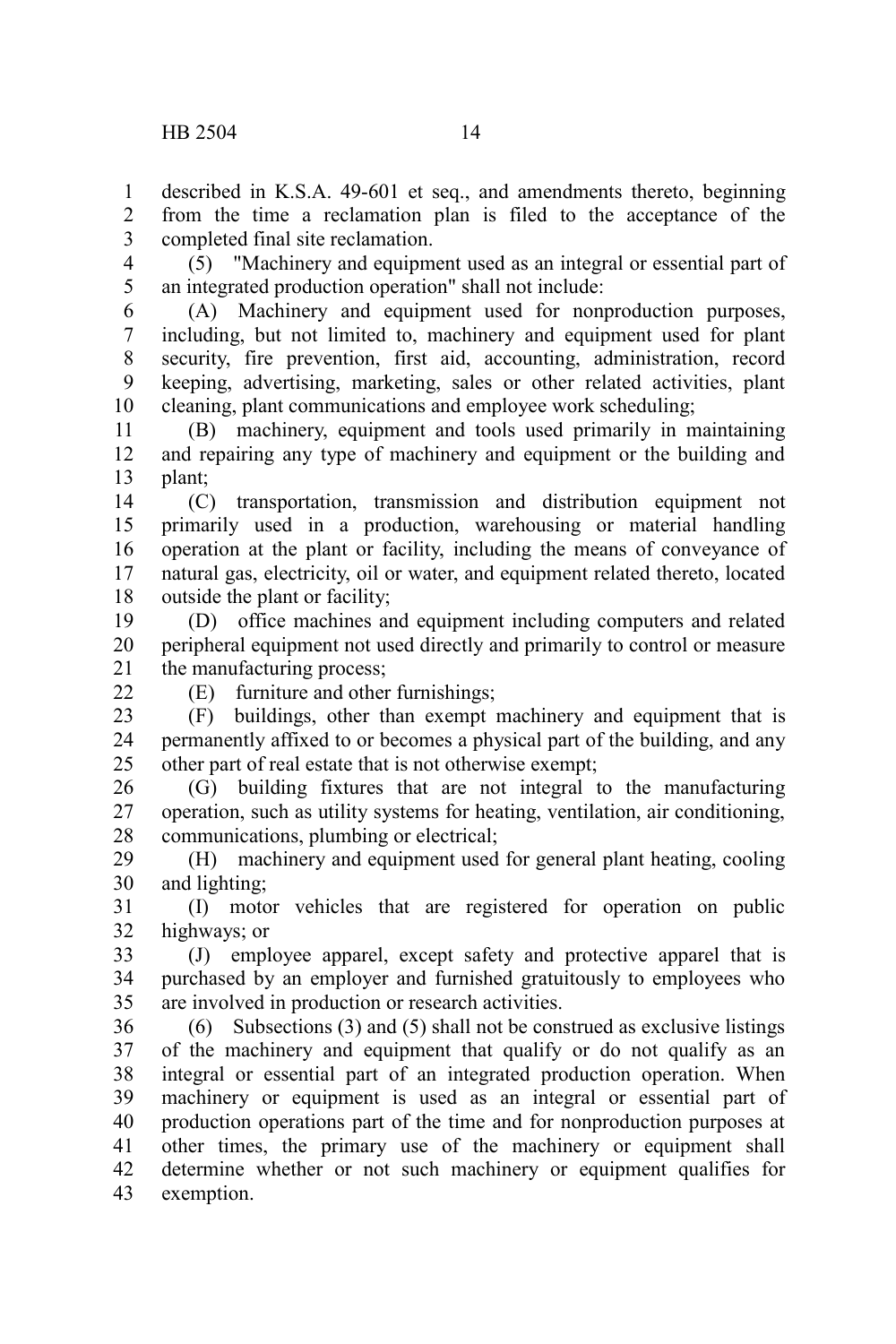(7) The secretary of revenue shall adopt rules and regulations necessary to administer the provisions of this subsection; 1 2

(ll) all sales of educational materials purchased for distribution to the public at no charge by a nonprofit corporation organized for the purpose of encouraging, fostering and conducting programs for the improvement of public health, except that for taxable years commencing after December 31, 2013, this subsection shall not apply to any sales of such materials purchased by a nonprofit corporation which performs any abortion, as defined in K.S.A. 65-6701, and amendments thereto; 3 4 5 6 7 8 9

(mm) all sales of seeds and tree seedlings; fertilizers, insecticides, herbicides, germicides, pesticides and fungicides; and services, purchased and used for the purpose of producing plants in order to prevent soil erosion on land devoted to agricultural use; 10 11 12 13

(nn) except as otherwise provided in this act, all sales of services rendered by an advertising agency or licensed broadcast station or any member, agent or employee thereof; 14 15 16

(oo) all sales of tangible personal property purchased by a community action group or agency for the exclusive purpose of repairing or weatherizing housing occupied by low-income individuals; 17 18 19

(pp) all sales of drill bits and explosives actually utilized in the exploration and production of oil or gas; 20 21

(qq) all sales of tangible personal property and services purchased by a nonprofit museum or historical society or any combination thereof, including a nonprofit organization that is organized for the purpose of stimulating public interest in the exploration of space by providing educational information, exhibits and experiences, that is exempt from federal income taxation pursuant to section  $501(c)(3)$  of the federal internal revenue code of 1986; 22 23 24 25 26 27 28

(rr) all sales of tangible personal property that will admit the purchaser thereof to any annual event sponsored by a nonprofit organization that is exempt from federal income taxation pursuant to section  $501(c)(3)$  of the federal internal revenue code of 1986, except that for taxable years commencing after December 31, 2013, this subsection shall not apply to any sales of such tangible personal property purchased by a nonprofit organization which performs any abortion, as defined in K.S.A. 65-6701, and amendments thereto; 29 30 31 32 33 34 35 36

(ss) all sales of tangible personal property and services purchased by a public broadcasting station licensed by the federal communications commission as a noncommercial educational television or radio station; 37 38 39

(tt) all sales of tangible personal property and services purchased by or on behalf of a not-for-profit corporation that is exempt from federal income taxation pursuant to section  $501(c)(3)$  of the federal internal revenue code of 1986, for the sole purpose of constructing a Kansas 40 41 42 43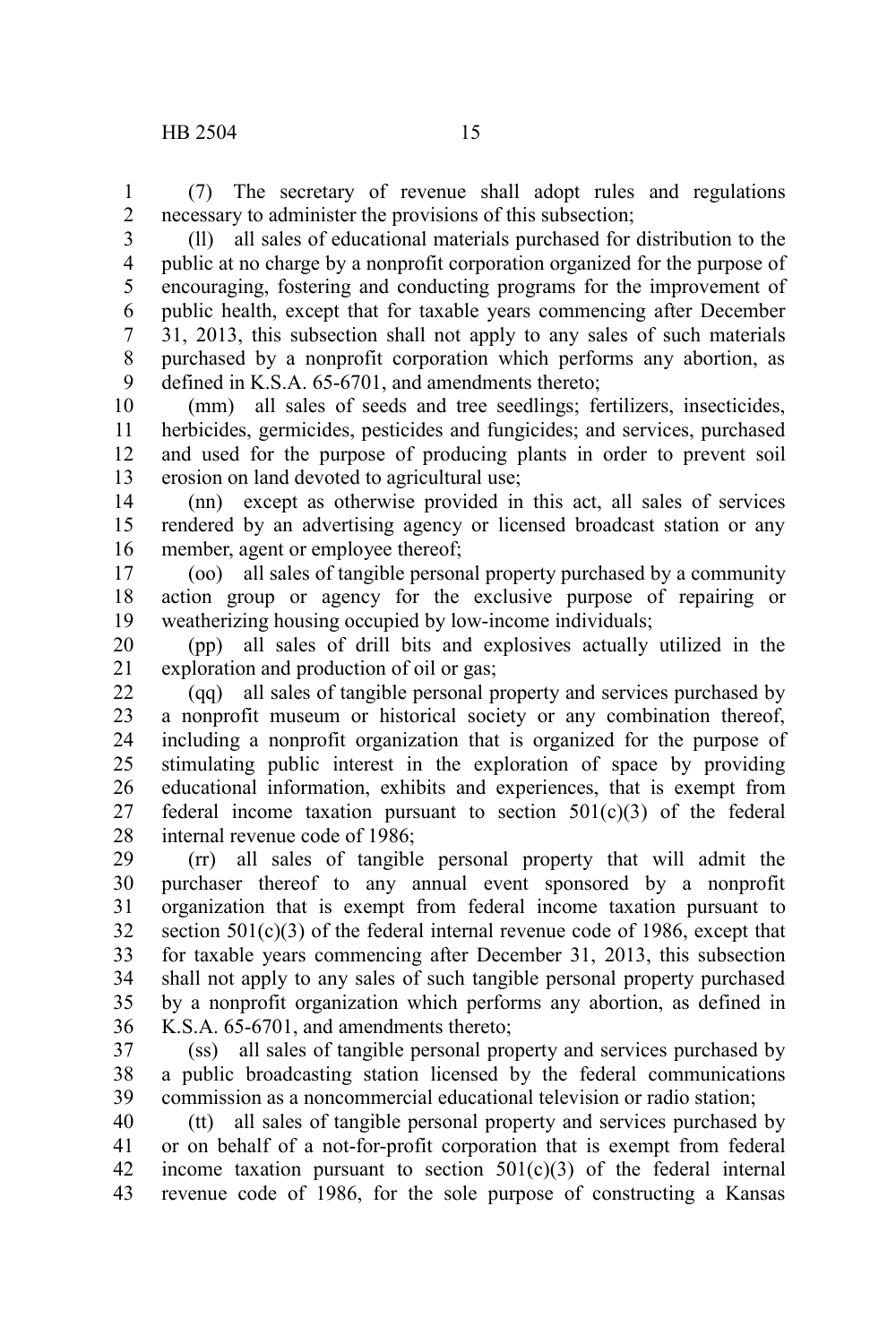Korean War memorial; 1

(uu) all sales of tangible personal property and services purchased by or on behalf of any rural volunteer fire-fighting organization for use exclusively in the performance of its duties and functions; 2 3 4

(vv) all sales of tangible personal property purchased by any of the following organizations that are exempt from federal income taxation pursuant to section  $501(c)(3)$  of the federal internal revenue code of 1986, for the following purposes, and all sales of any such property by or on behalf of any such organization for any such purpose: 5 6 7 8 9

(1) The American heart association, Kansas affiliate, inc. for the purposes of providing education, training, certification in emergency cardiac care, research and other related services to reduce disability and death from cardiovascular diseases and stroke; 10 11 12 13

(2) the Kansas alliance for the mentally ill, inc. for the purpose of advocacy for persons with mental illness and to education, research and support for their families; 14 15 16

(3) the Kansas mental illness awareness council for the purposes of advocacy for persons who are mentally ill and for education, research and support for them and their families; 17 18 19

(4) the American diabetes association Kansas affiliate, inc. for the purpose of eliminating diabetes through medical research, public education focusing on disease prevention and education, patient education including information on coping with diabetes, and professional education and training; 20 21 22 23 24

(5) the American lung association of Kansas, inc. for the purpose of eliminating all lung diseases through medical research, public education including information on coping with lung diseases, professional education and training related to lung disease and other related services to reduce the incidence of disability and death due to lung disease;  $25$ 26 27 28 29

(6) the Kansas chapters of the Alzheimer's disease and related disorders association, inc. for the purpose of providing assistance and support to persons in Kansas with Alzheimer's disease, and their families and caregivers; 30 31 32 33

(7) the Kansas chapters of the Parkinson's disease association for the purpose of eliminating Parkinson's disease through medical research and public and professional education related to such disease; 34 35 36

(8) the national kidney foundation of Kansas and western Missouri for the purpose of eliminating kidney disease through medical research and public and private education related to such disease; 37 38 39

(9) the heartstrings community foundation for the purpose of providing training, employment and activities for adults with developmental disabilities; 40 41 42

(10) the cystic fibrosis foundation, heart of America chapter, for the 43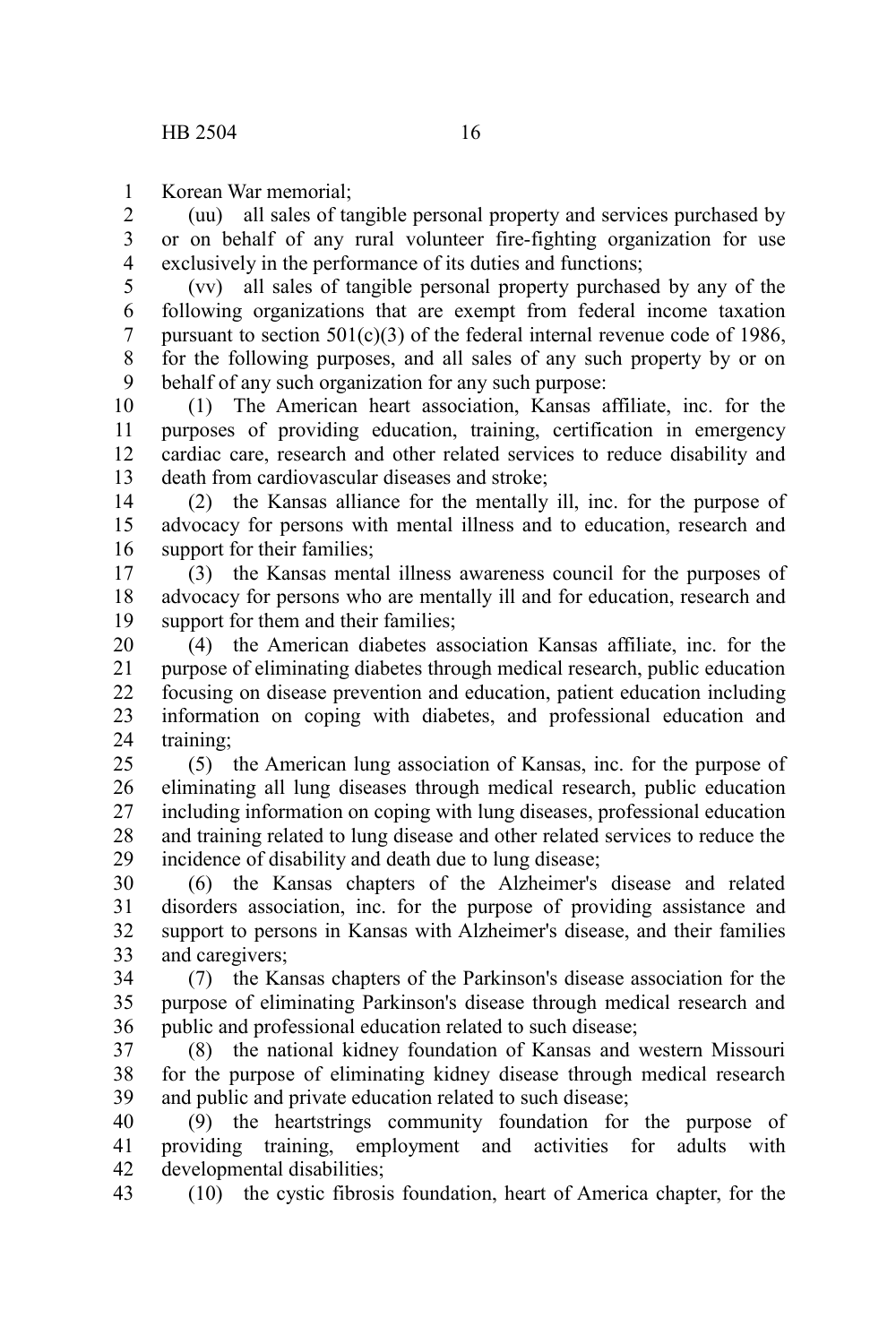purposes of assuring the development of the means to cure and control cystic fibrosis and improving the quality of life for those with the disease; 1 2

(11) the spina bifida association of Kansas for the purpose of providing financial, educational and practical aid to families and individuals with spina bifida. Such aid includes, but is not limited to, funding for medical devices, counseling and medical educational opportunities; 3 4 5 6 7

(12) the CHWC, Inc., for the purpose of rebuilding urban core neighborhoods through the construction of new homes, acquiring and renovating existing homes and other related activities, and promoting economic development in such neighborhoods; 8 9 10 11

(13) the cross-lines cooperative council for the purpose of providing social services to low income individuals and families; 12 13

(14) the dreams work, inc., for the purpose of providing young adult day services to individuals with developmental disabilities and assisting families in avoiding institutional or nursing home care for a developmentally disabled member of their family; 14 15 16 17

(15) the KSDS, Inc., for the purpose of promoting the independence and inclusion of people with disabilities as fully participating and contributing members of their communities and society through the training and providing of guide and service dogs to people with disabilities, and providing disability education and awareness to the general public; 18 19 20 21 22 23

(16) the lyme association of greater Kansas City, Inc., for the purpose of providing support to persons with lyme disease and public education relating to the prevention, treatment and cure of lyme disease; 24 25 26

(17) the dream factory, inc., for the purpose of granting the dreams of children with critical and chronic illnesses; 27 28

(18) the Ottawa Suzuki strings, inc., for the purpose of providing students and families with education and resources necessary to enable each child to develop fine character and musical ability to the fullest potential; 29 30 31 32

(19) the international association of lions clubs for the purpose of creating and fostering a spirit of understanding among all people for humanitarian needs by providing voluntary services through community involvement and international cooperation; 33 34 35 36

(20) the Johnson county young matrons, inc., for the purpose of promoting a positive future for members of the community through volunteerism, financial support and education through the efforts of an all volunteer organization; 37 38 39 40

(21) the American cancer society, inc., for the purpose of eliminating cancer as a major health problem by preventing cancer, saving lives and diminishing suffering from cancer, through research, education, advocacy 41 42 43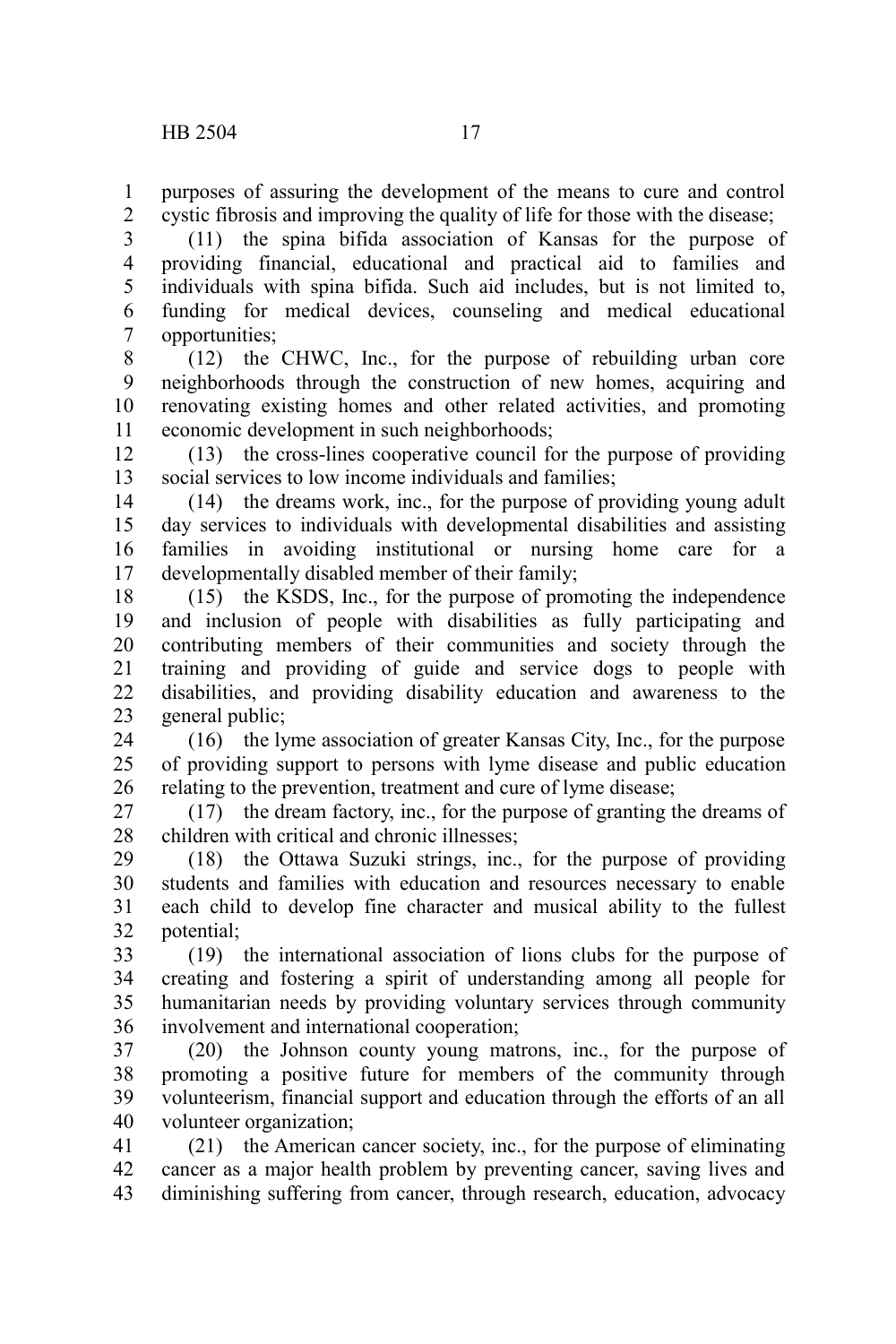and service; 1

(22) the community services of Shawnee, inc., for the purpose of providing food and clothing to those in need; 2 3

(23) the angel babies association, for the purpose of providing assistance, support and items of necessity to teenage mothers and their babies; and 4 5 6

(24) the Kansas fairgrounds foundation for the purpose of the preservation, renovation and beautification of the Kansas state fairgrounds; 7 8

(ww) all sales of tangible personal property purchased by the habitat for humanity for the exclusive use of being incorporated within a housing project constructed by such organization; 9 10 11

(xx) all sales of tangible personal property and services purchased by a nonprofit zoo that is exempt from federal income taxation pursuant to section  $501(c)(3)$  of the federal internal revenue code of 1986, or on behalf of such zoo by an entity itself exempt from federal income taxation pursuant to section  $501(c)(3)$  of the federal internal revenue code of 1986 contracted with to operate such zoo and all sales of tangible personal property or services purchased by a contractor for the purpose of constructing, equipping, reconstructing, maintaining, repairing, enlarging, furnishing or remodeling facilities for any nonprofit zoo that would be exempt from taxation under the provisions of this section if purchased directly by such nonprofit zoo or the entity operating such zoo. Nothing in this subsection shall be deemed to exempt the purchase of any construction machinery, equipment or tools used in the constructing, equipping, reconstructing, maintaining, repairing, enlarging, furnishing or remodeling facilities for any nonprofit zoo. When any nonprofit zoo shall contract for the purpose of constructing, equipping, reconstructing, maintaining, repairing, enlarging, furnishing or remodeling facilities, it shall obtain from the state and furnish to the contractor an exemption certificate for the project involved, and the contractor may purchase materials for incorporation in such project. The contractor shall furnish the number of such certificate to all suppliers from whom such purchases are made, and such suppliers shall execute invoices covering the same bearing the number of such certificate. Upon completion of the project the contractor shall furnish to the nonprofit zoo concerned a sworn statement, on a form to be provided by the director of taxation, that all purchases so made were entitled to exemption under this subsection. All invoices shall be held by the contractor for a period of five years and shall be subject to audit by the director of taxation. If any materials purchased under such a certificate are found not to have been incorporated in the building or other project or not to have been returned for credit or the sales or compensating tax otherwise imposed upon such materials that will not be so incorporated in the building or other project reported and paid by such contractor to the 12 13 14 15 16 17 18 19 20 21 22 23 24 25 26 27 28 29 30 31 32 33 34 35 36 37 38 39 40 41 42 43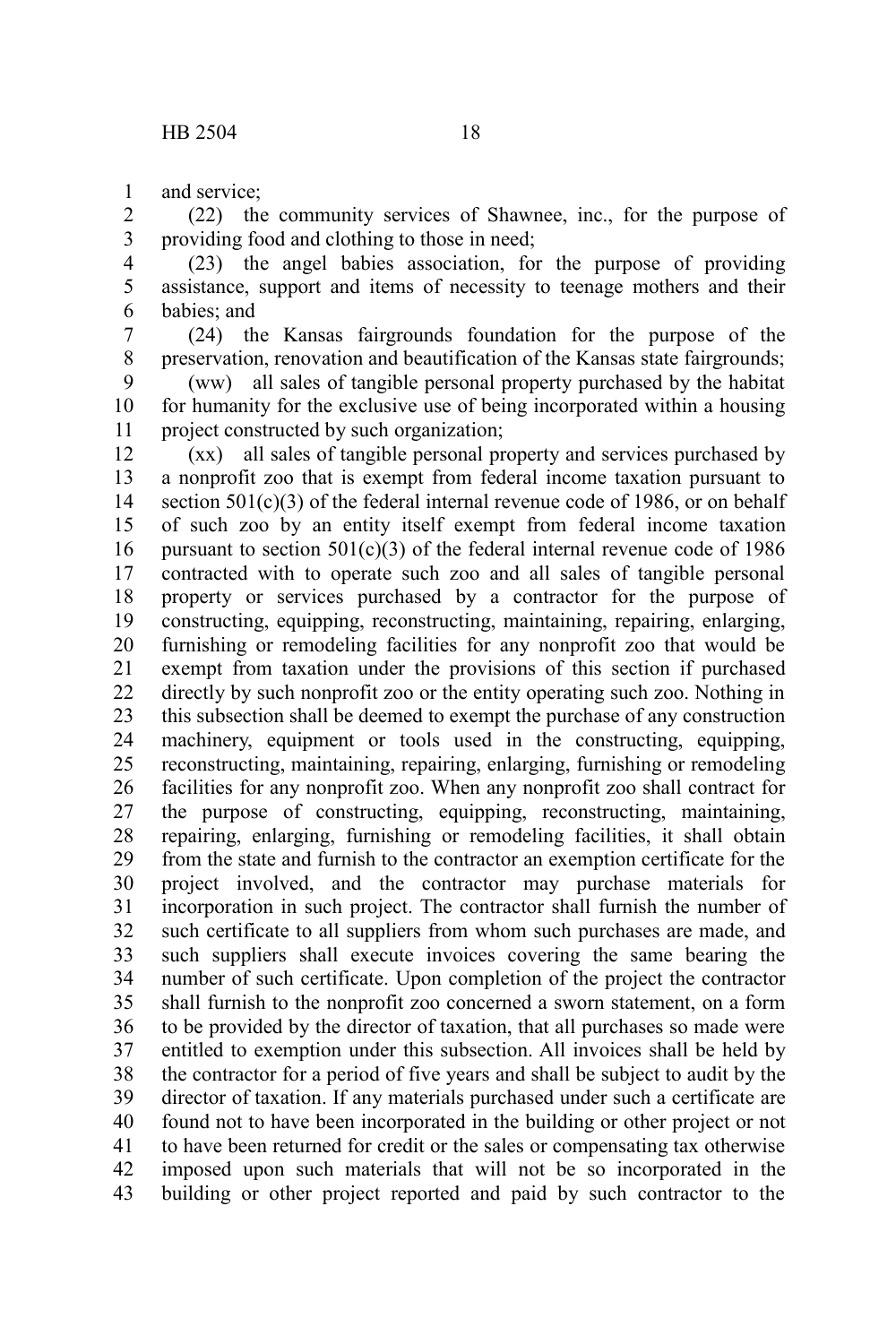director of taxation not later than the  $20<sup>th</sup>$  day of the month following the close of the month in which it shall be determined that such materials will not be used for the purpose for which such certificate was issued, the nonprofit zoo concerned shall be liable for tax on all materials purchased for the project, and upon payment thereof it may recover the same from the contractor together with reasonable attorney fees. Any contractor or any agent, employee or subcontractor thereof, who shall use or otherwise dispose of any materials purchased under such a certificate for any purpose other than that for which such a certificate is issued without the payment of the sales or compensating tax otherwise imposed upon such materials, shall be guilty of a misdemeanor and, upon conviction therefor, shall be subject to the penalties provided for in K.S.A. 79-3615(h), and amendments thereto; 1 2 3 4 5 6 7 8 9 10 11 12 13

(yy) all sales of tangible personal property and services purchased by a parent-teacher association or organization, and all sales of tangible personal property by or on behalf of such association or organization; 14 15 16

(zz) all sales of machinery and equipment purchased by over-the-air, free access radio or television station that is used directly and primarily for the purpose of producing a broadcast signal or is such that the failure of the machinery or equipment to operate would cause broadcasting to cease. For purposes of this subsection, machinery and equipment shall include, but not be limited to, that required by rules and regulations of the federal communications commission, and all sales of electricity which are essential or necessary for the purpose of producing a broadcast signal or is such that the failure of the electricity would cause broadcasting to cease; 17 18 19 20 21 22 23 24 25

(aaa) all sales of tangible personal property and services purchased by a religious organization that is exempt from federal income taxation pursuant to section  $501(c)(3)$  of the federal internal revenue code, and used exclusively for religious purposes, and all sales of tangible personal property or services purchased by a contractor for the purpose of constructing, equipping, reconstructing, maintaining, repairing, enlarging, furnishing or remodeling facilities for any such organization that would be exempt from taxation under the provisions of this section if purchased directly by such organization. Nothing in this subsection shall be deemed to exempt the purchase of any construction machinery, equipment or tools used in the constructing, equipping, reconstructing, maintaining, repairing, enlarging, furnishing or remodeling facilities for any such organization. When any such organization shall contract for the purpose of constructing, equipping, reconstructing, maintaining, repairing, enlarging, furnishing or remodeling facilities, it shall obtain from the state and furnish to the contractor an exemption certificate for the project involved, and the contractor may purchase materials for incorporation in such project. The contractor shall furnish the number of such certificate to all suppliers from 26 27 28 29 30 31 32 33 34 35 36 37 38 39 40 41 42 43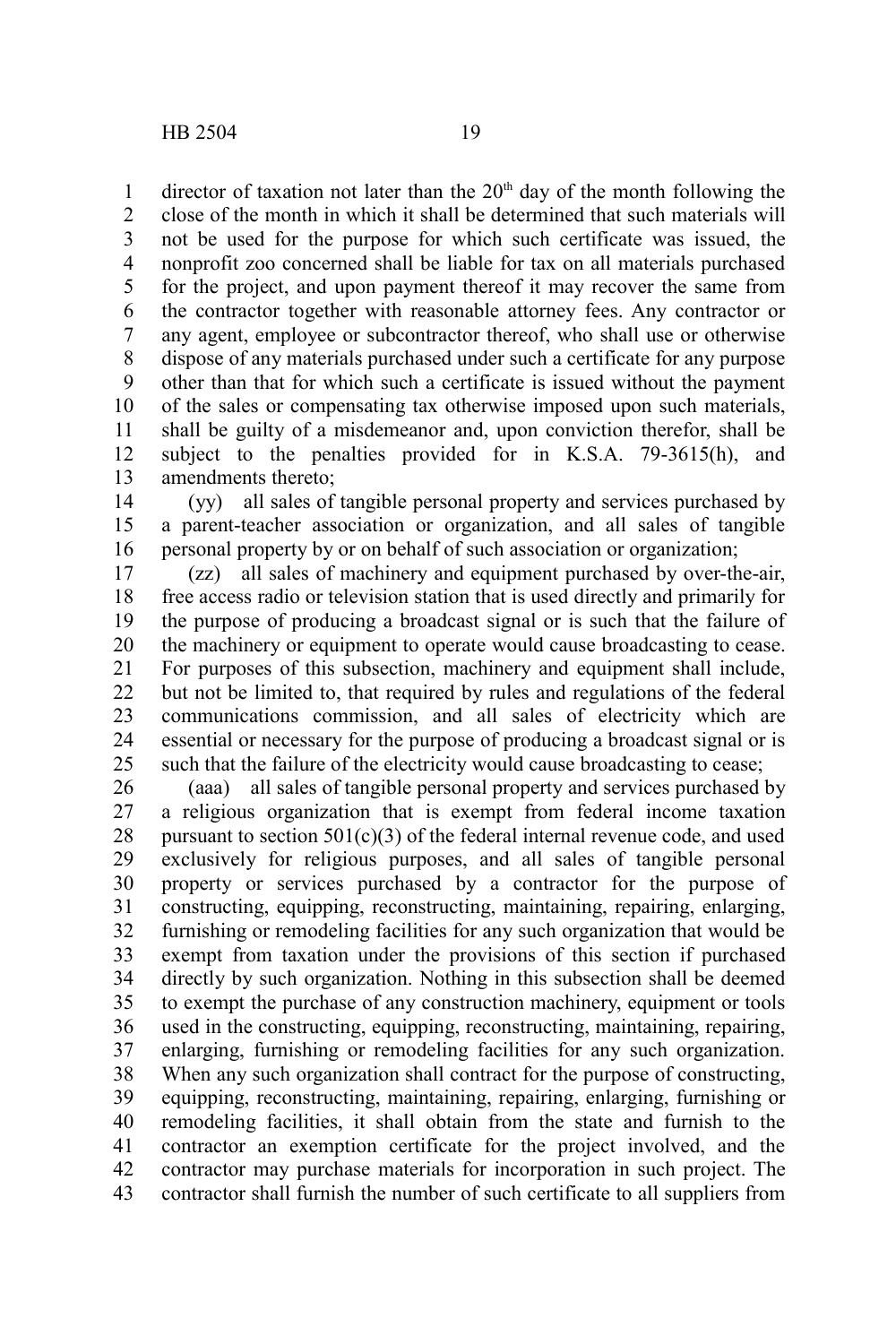whom such purchases are made, and such suppliers shall execute invoices covering the same bearing the number of such certificate. Upon completion of the project the contractor shall furnish to such organization concerned a sworn statement, on a form to be provided by the director of taxation, that all purchases so made were entitled to exemption under this subsection. All invoices shall be held by the contractor for a period of five years and shall be subject to audit by the director of taxation. If any materials purchased under such a certificate are found not to have been incorporated in the building or other project or not to have been returned for credit or the sales or compensating tax otherwise imposed upon such materials that will not be so incorporated in the building or other project reported and paid by such contractor to the director of taxation not later than the  $20<sup>th</sup>$  day of the month following the close of the month in which it shall be determined that such materials will not be used for the purpose for which such certificate was issued, such organization concerned shall be liable for tax on all materials purchased for the project, and upon payment thereof it may recover the same from the contractor together with reasonable attorney fees. Any contractor or any agent, employee or subcontractor thereof, who shall use or otherwise dispose of any materials purchased under such a certificate for any purpose other than that for which such a certificate is issued without the payment of the sales or compensating tax otherwise imposed upon such materials, shall be guilty of a misdemeanor and, upon conviction therefor, shall be subject to the penalties provided for in K.S.A. 79-3615(h), and amendments thereto. Sales tax paid on and after July 1, 1998, but prior to the effective date of this act upon the gross receipts received from any sale exempted by the amendatory provisions of this subsection shall be refunded. Each claim for a sales tax refund shall be verified and submitted to the director of taxation upon forms furnished by the director and shall be accompanied by any additional documentation required by the director. The director shall review each claim and shall refund that amount of sales tax paid as determined under the provisions of this subsection. All refunds shall be paid from the sales tax refund fund upon warrants of the director of accounts and reports pursuant to vouchers approved by the director or the director's designee; 1 2 3 4 5 6 7 8 9 10 11 12 13 14 15 16 17 18 19 20 21 22 23 24 25 26 27 28 29 30 31 32 33 34 35

(bbb) all sales of food for human consumption by an organization that is exempt from federal income taxation pursuant to section  $501(c)(3)$  of the federal internal revenue code of 1986, pursuant to a food distribution program that offers such food at a price below cost in exchange for the performance of community service by the purchaser thereof; 36 37 38 39 40

(ccc) on and after July 1, 1999, all sales of tangible personal property and services purchased by a primary care clinic or health center the primary purpose of which is to provide services to medically underserved 41 42 43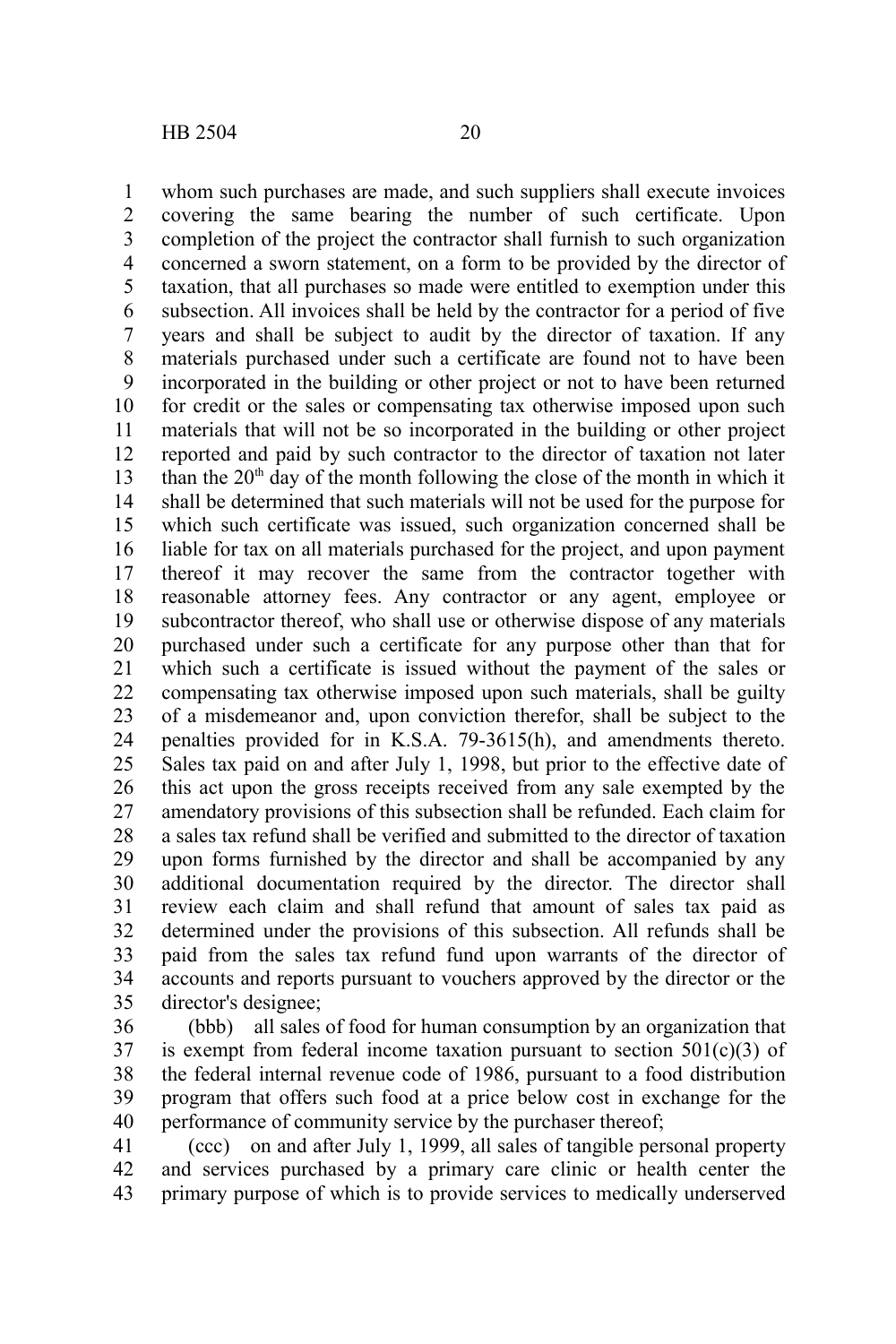individuals and families, and that is exempt from federal income taxation pursuant to section  $501(c)(3)$  of the federal internal revenue code, and all sales of tangible personal property or services purchased by a contractor for the purpose of constructing, equipping, reconstructing, maintaining, repairing, enlarging, furnishing or remodeling facilities for any such clinic or center that would be exempt from taxation under the provisions of this section if purchased directly by such clinic or center, except that for taxable years commencing after December 31, 2013, this subsection shall not apply to any sales of such tangible personal property and services purchased by a primary care clinic or health center which performs any abortion, as defined in K.S.A. 65-6701, and amendments thereto. Nothing in this subsection shall be deemed to exempt the purchase of any construction machinery, equipment or tools used in the constructing, equipping, reconstructing, maintaining, repairing, enlarging, furnishing or remodeling facilities for any such clinic or center. When any such clinic or center shall contract for the purpose of constructing, equipping, reconstructing, maintaining, repairing, enlarging, furnishing or remodeling facilities, it shall obtain from the state and furnish to the contractor an exemption certificate for the project involved, and the contractor may purchase materials for incorporation in such project. The contractor shall furnish the number of such certificate to all suppliers from whom such purchases are made, and such suppliers shall execute invoices covering the same bearing the number of such certificate. Upon completion of the project the contractor shall furnish to such clinic or center concerned a sworn statement, on a form to be provided by the director of taxation, that all purchases so made were entitled to exemption under this subsection. All invoices shall be held by the contractor for a period of five years and shall be subject to audit by the director of taxation. If any materials purchased under such a certificate are found not to have been incorporated in the building or other project or not to have been returned for credit or the sales or compensating tax otherwise imposed upon such materials that will not be so incorporated in the building or other project reported and paid by such contractor to the director of taxation not later than the  $20<sup>th</sup>$ day of the month following the close of the month in which it shall be determined that such materials will not be used for the purpose for which such certificate was issued, such clinic or center concerned shall be liable for tax on all materials purchased for the project, and upon payment thereof it may recover the same from the contractor together with reasonable attorney fees. Any contractor or any agent, employee or subcontractor thereof, who shall use or otherwise dispose of any materials purchased under such a certificate for any purpose other than that for which such a certificate is issued without the payment of the sales or compensating tax otherwise imposed upon such materials, shall be guilty 1 2 3 4 5 6 7 8 9 10 11 12 13 14 15 16 17 18 19 20 21 22 23 24 25 26 27 28 29 30 31 32 33 34 35 36 37 38 39 40 41 42 43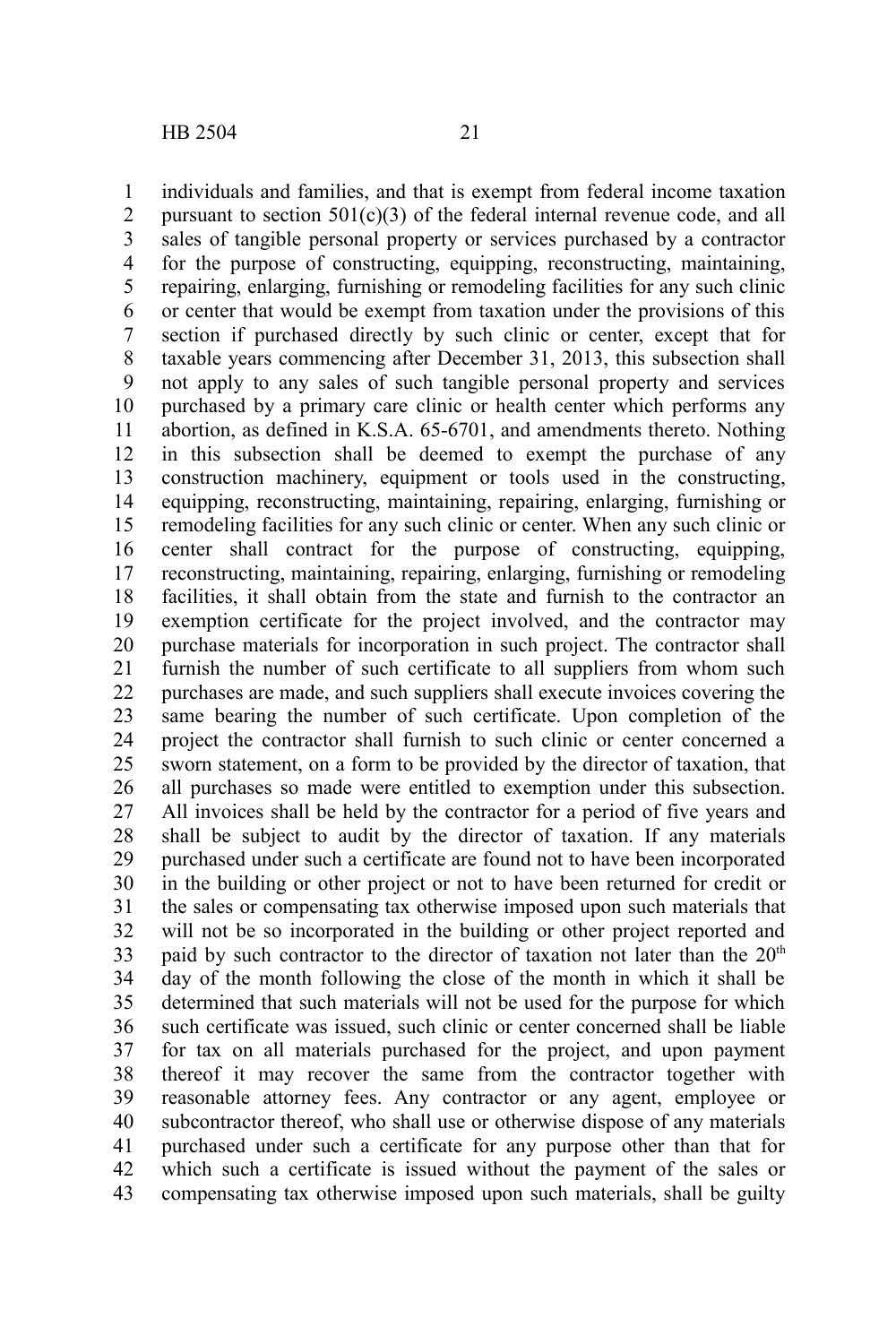of a misdemeanor and, upon conviction therefor, shall be subject to the penalties provided for in K.S.A. 79-3615(h), and amendments thereto; 1 2

(ddd) on and after January 1, 1999, and before January 1, 2000, all sales of materials and services purchased by any class II or III railroad as classified by the federal surface transportation board for the construction, renovation, repair or replacement of class II or III railroad track and facilities used directly in interstate commerce. In the event any such track or facility for which materials and services were purchased sales tax exempt is not operational for five years succeeding the allowance of such exemption, the total amount of sales tax that would have been payable except for the operation of this subsection shall be recouped in accordance with rules and regulations adopted for such purpose by the secretary of revenue; 3 4 5 6 7 8 9 10 11 12 13

(eee) on and after January 1, 1999, and before January 1, 2001, all sales of materials and services purchased for the original construction, reconstruction, repair or replacement of grain storage facilities, including railroad sidings providing access thereto; 14 15 16 17

(fff) all sales of material handling equipment, racking systems and other related machinery and equipment that is used for the handling, movement or storage of tangible personal property in a warehouse or distribution facility in this state; all sales of installation, repair and maintenance services performed on such machinery and equipment; and all sales of repair and replacement parts for such machinery and equipment. For purposes of this subsection, a warehouse or distribution facility means a single, fixed location that consists of buildings or structures in a contiguous area where storage or distribution operations are conducted that are separate and apart from the business' retail operations, if any, and that do not otherwise qualify for exemption as occurring at a manufacturing or processing plant or facility. Material handling and storage equipment shall include aeration, dust control, cleaning, handling and other such equipment that is used in a public grain warehouse or other commercial grain storage facility, whether used for grain handling, grain storage, grain refining or processing, or other grain treatment operation; 18 19 20 21 22 23 24 25 26 27 28 29 30 31 32 33

(ggg) all sales of tangible personal property and services purchased by or on behalf of the Kansas academy of science, which is exempt from federal income taxation pursuant to section  $501(c)(3)$  of the federal internal revenue code of 1986, and used solely by such academy for the preparation, publication and dissemination of education materials; 34 35 36 37 38

(hhh) all sales of tangible personal property and services purchased by or on behalf of all domestic violence shelters that are member agencies of the Kansas coalition against sexual and domestic violence; 39 40 41

(iii) all sales of personal property and services purchased by an organization that is exempt from federal income taxation pursuant to 42 43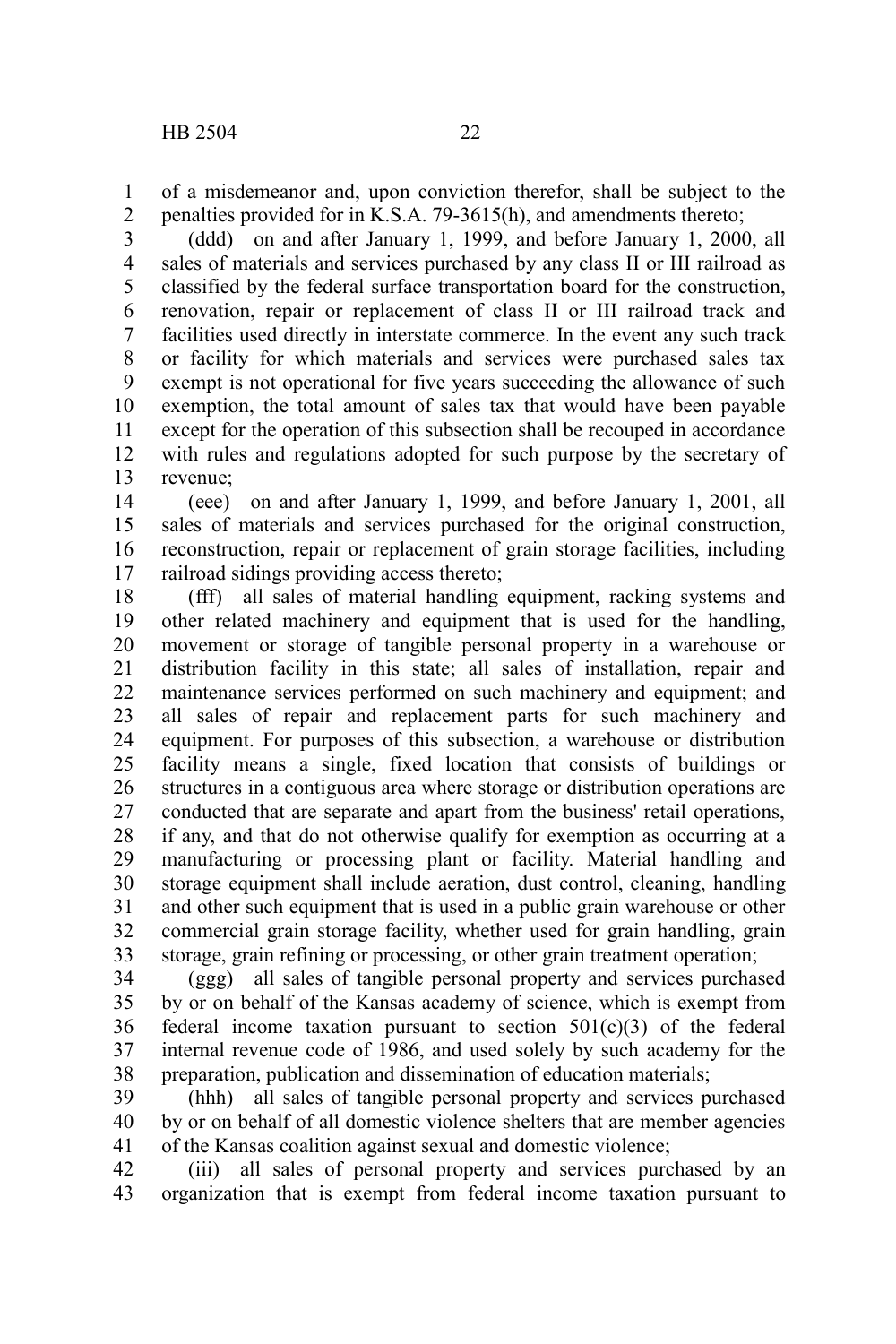section  $501(c)(3)$  of the federal internal revenue code of 1986, and such personal property and services are used by any such organization in the collection, storage and distribution of food products to nonprofit organizations that distribute such food products to persons pursuant to a food distribution program on a charitable basis without fee or charge, and all sales of tangible personal property or services purchased by a contractor for the purpose of constructing, equipping, reconstructing, maintaining, repairing, enlarging, furnishing or remodeling facilities used for the collection and storage of such food products for any such organization which is exempt from federal income taxation pursuant to section  $501(c)(3)$  of the federal internal revenue code of 1986, that would be exempt from taxation under the provisions of this section if purchased directly by such organization. Nothing in this subsection shall be deemed to exempt the purchase of any construction machinery, equipment or tools used in the constructing, equipping, reconstructing, maintaining, repairing, enlarging, furnishing or remodeling facilities for any such organization. When any such organization shall contract for the purpose of constructing, equipping, reconstructing, maintaining, repairing, enlarging, furnishing or remodeling facilities, it shall obtain from the state and furnish to the contractor an exemption certificate for the project involved, and the contractor may purchase materials for incorporation in such project. The contractor shall furnish the number of such certificate to all suppliers from whom such purchases are made, and such suppliers shall execute invoices covering the same bearing the number of such certificate. Upon completion of the project the contractor shall furnish to such organization concerned a sworn statement, on a form to be provided by the director of taxation, that all purchases so made were entitled to exemption under this subsection. All invoices shall be held by the contractor for a period of five years and shall be subject to audit by the director of taxation. If any materials purchased under such a certificate are found not to have been incorporated in such facilities or not to have been returned for credit or the sales or compensating tax otherwise imposed upon such materials that will not be so incorporated in such facilities reported and paid by such contractor to the director of taxation not later than the  $20<sup>th</sup>$  day of the month following the close of the month in which it shall be determined that such materials will not be used for the purpose for which such certificate was issued, such organization concerned shall be liable for tax on all materials purchased for the project, and upon payment thereof it may recover the same from the contractor together with reasonable attorney fees. Any contractor or any agent, employee or subcontractor thereof, who shall use or otherwise dispose of any materials purchased under such a certificate for any purpose other than that for which such a certificate is issued without the payment of the sales or compensating tax 1 2 3 4 5 6 7 8 9 10 11 12 13 14 15 16 17 18 19 20 21 22 23 24 25 26 27 28 29 30 31 32 33 34 35 36 37 38 39 40 41 42 43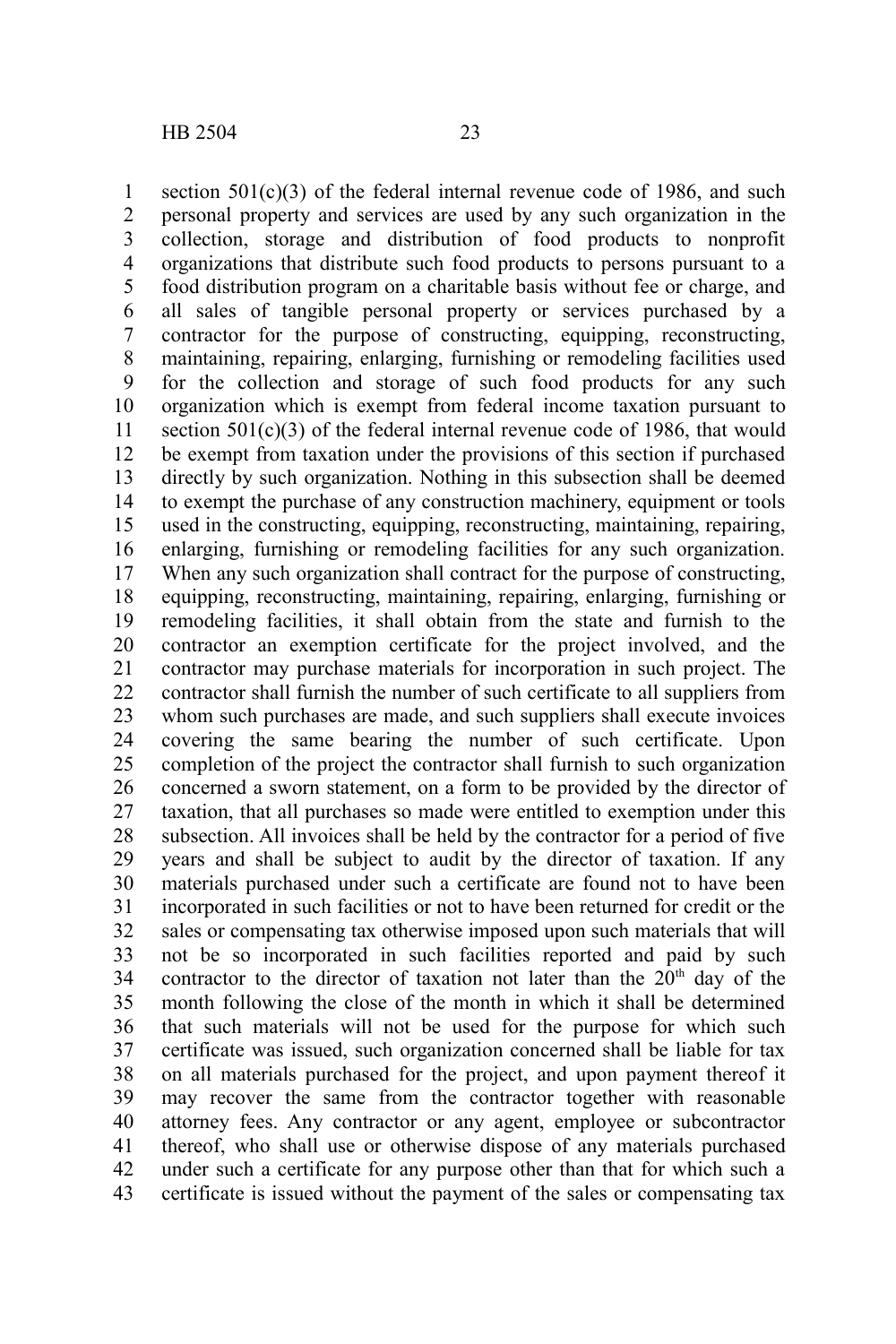otherwise imposed upon such materials, shall be guilty of a misdemeanor and, upon conviction therefor, shall be subject to the penalties provided for in K.S.A. 79-3615(h), and amendments thereto. Sales tax paid on and after July 1, 2005, but prior to the effective date of this act upon the gross receipts received from any sale exempted by the amendatory provisions of this subsection shall be refunded. Each claim for a sales tax refund shall be verified and submitted to the director of taxation upon forms furnished by the director and shall be accompanied by any additional documentation required by the director. The director shall review each claim and shall refund that amount of sales tax paid as determined under the provisions of this subsection. All refunds shall be paid from the sales tax refund fund upon warrants of the director of accounts and reports pursuant to vouchers approved by the director or the director's designee; 1 2 3 4 5 6 7 8 9 10 11 12 13

(jjj) all sales of dietary supplements dispensed pursuant to a prescription order by a licensed practitioner or a mid-level practitioner as defined by K.S.A. 65-1626, and amendments thereto. As used in this subsection, "dietary supplement" means any product, other than tobacco, intended to supplement the diet that: (1) Contains one or more of the following dietary ingredients: A vitamin, a mineral, an herb or other botanical, an amino acid, a dietary substance for use by humans to supplement the diet by increasing the total dietary intake or a concentrate, metabolite, constituent, extract or combination of any such ingredient; (2) is intended for ingestion in tablet, capsule, powder, softgel, gelcap or liquid form, or if not intended for ingestion, in such a form, is not represented as conventional food and is not represented for use as a sole item of a meal or of the diet; and (3) is required to be labeled as a dietary supplement, identifiable by the supplemental facts box found on the label and as required pursuant to 21 C.F.R. § 101.36; 14 15 16 17 18 19 20 21 22 23 24 25 26 27 28

(lll) all sales of tangible personal property and services purchased by special olympics Kansas, inc. for the purpose of providing year-round sports training and athletic competition in a variety of olympic-type sports for individuals with intellectual disabilities by giving them continuing opportunities to develop physical fitness, demonstrate courage, experience joy and participate in a sharing of gifts, skills and friendship with their families, other special olympics athletes and the community, and activities provided or sponsored by such organization, and all sales of tangible personal property by or on behalf of any such organization; 29 30 31 32 33 34 35 36 37

(mmm) all sales of tangible personal property purchased by or on behalf of the Marillac center, inc., which is exempt from federal income taxation pursuant to section  $501(c)(3)$  of the federal internal revenue code, for the purpose of providing psycho-social-biological and special education services to children, and all sales of any such property by or on behalf of such organization for such purpose; 38 39 40 41 42 43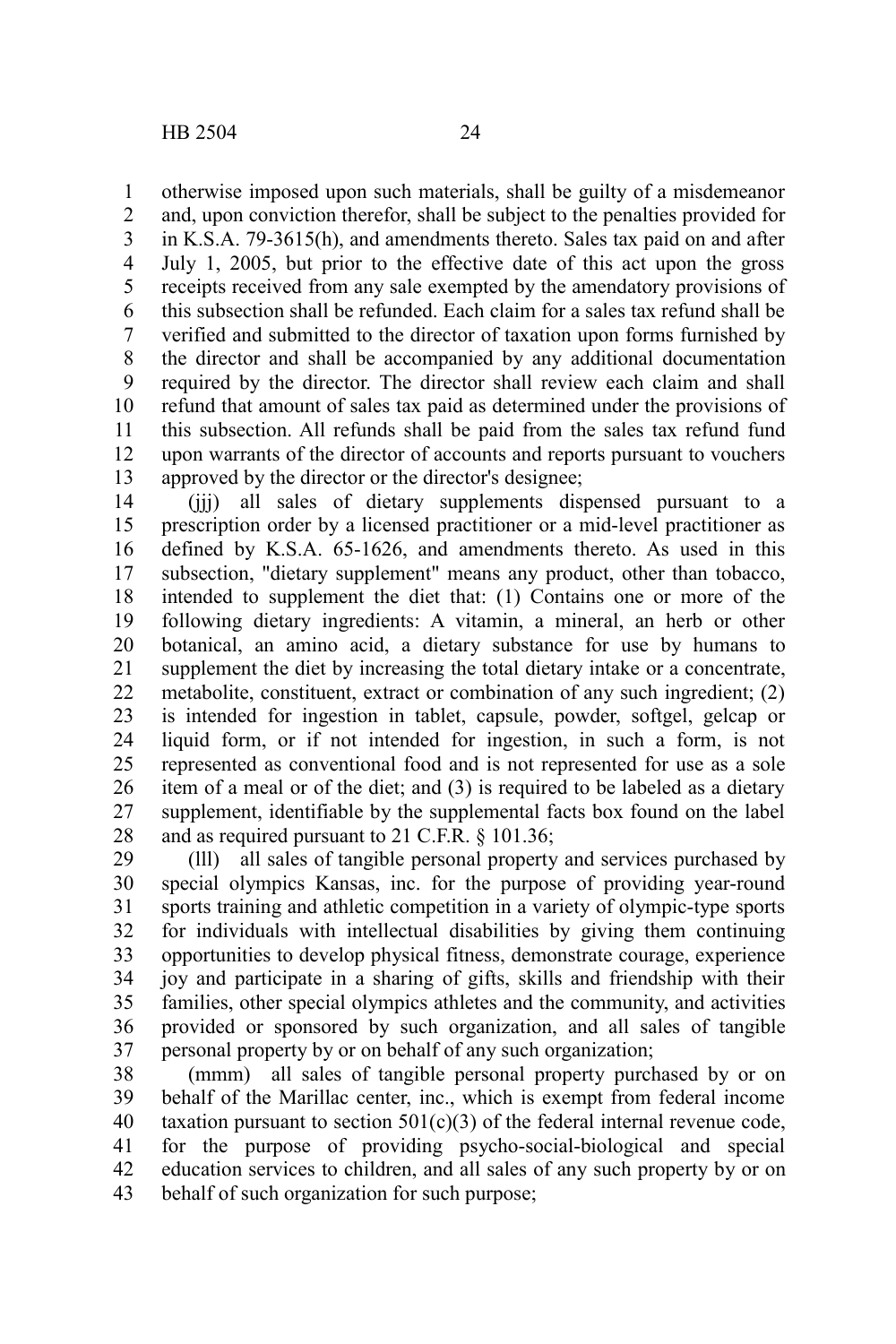(nnn) all sales of tangible personal property and services purchased by the west Sedgwick county-sunrise rotary club and sunrise charitable fund for the purpose of constructing a boundless playground which is an integrated, barrier free and developmentally advantageous play environment for children of all abilities and disabilities; 1 2 3 4 5

(ooo) all sales of tangible personal property by or on behalf of a public library serving the general public and supported in whole or in part with tax money or a not-for-profit organization whose purpose is to raise funds for or provide services or other benefits to any such public library; 6 7 8 9

(ppp) all sales of tangible personal property and services purchased by or on behalf of a homeless shelter that is exempt from federal income taxation pursuant to section  $501(c)(3)$  of the federal income tax code of 1986, and used by any such homeless shelter to provide emergency and transitional housing for individuals and families experiencing homelessness, and all sales of any such property by or on behalf of any such homeless shelter for any such purpose; 10 11 12 13 14 15 16

(qqq) all sales of tangible personal property and services purchased by TLC for children and families, inc., hereinafter referred to as TLC, which is exempt from federal income taxation pursuant to section  $501(c)$ (3) of the federal internal revenue code of 1986, and such property and services are used for the purpose of providing emergency shelter and treatment for abused and neglected children as well as meeting additional critical needs for children, juveniles and family, and all sales of any such property by or on behalf of TLC for any such purpose; and all sales of tangible personal property or services purchased by a contractor for the purpose of constructing, maintaining, repairing, enlarging, furnishing or remodeling facilities for the operation of services for TLC for any such purpose that would be exempt from taxation under the provisions of this section if purchased directly by TLC. Nothing in this subsection shall be deemed to exempt the purchase of any construction machinery, equipment or tools used in the constructing, maintaining, repairing, enlarging, furnishing or remodeling such facilities for TLC. When TLC contracts for the purpose of constructing, maintaining, repairing, enlarging, furnishing or remodeling such facilities, it shall obtain from the state and furnish to the contractor an exemption certificate for the project involved, and the contractor may purchase materials for incorporation in such project. The contractor shall furnish the number of such certificate to all suppliers from whom such purchases are made, and such suppliers shall execute invoices covering the same bearing the number of such certificate. Upon completion of the project the contractor shall furnish to TLC a sworn statement, on a form to be provided by the director of taxation, that all purchases so made were entitled to exemption under this subsection. All invoices shall be held by the contractor for a period of five years and shall 17 18 19 20 21 22 23 24 25 26 27 28 29 30 31 32 33 34 35 36 37 38 39 40 41 42 43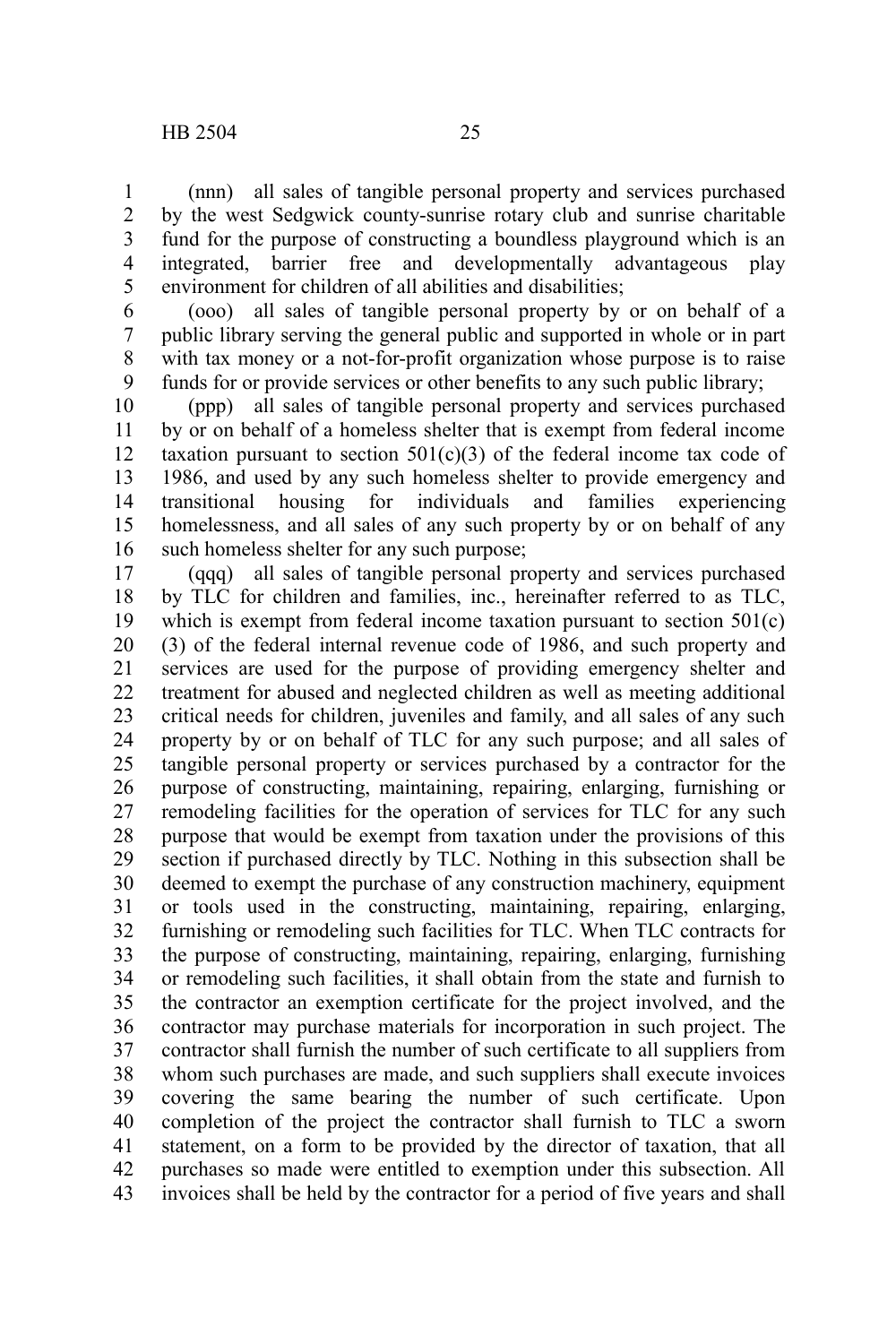be subject to audit by the director of taxation. If any materials purchased under such a certificate are found not to have been incorporated in the building or other project or not to have been returned for credit or the sales or compensating tax otherwise imposed upon such materials that will not be so incorporated in the building or other project reported and paid by such contractor to the director of taxation not later than the  $20<sup>th</sup>$  day of the month following the close of the month in which it shall be determined that such materials will not be used for the purpose for which such certificate was issued, TLC shall be liable for tax on all materials purchased for the project, and upon payment thereof it may recover the same from the contractor together with reasonable attorney fees. Any contractor or any agent, employee or subcontractor thereof, who shall use or otherwise dispose of any materials purchased under such a certificate for any purpose other than that for which such a certificate is issued without the payment of the sales or compensating tax otherwise imposed upon such materials, shall be guilty of a misdemeanor and, upon conviction therefor, shall be subject to the penalties provided for in K.S.A. 79-3615(h), and amendments thereto; 1 2 3 4 5 6 7 8 9 10 11 12 13 14 15 16 17 18

(rrr) all sales of tangible personal property and services purchased by any county law library maintained pursuant to law and sales of tangible personal property and services purchased by an organization that would have been exempt from taxation under the provisions of this subsection if purchased directly by the county law library for the purpose of providing legal resources to attorneys, judges, students and the general public, and all sales of any such property by or on behalf of any such county law library; 19 20 21 22 23 24 25 26

(sss) all sales of tangible personal property and services purchased by catholic charities or youthville, hereinafter referred to as charitable family providers, which is exempt from federal income taxation pursuant to section  $501(c)(3)$  of the federal internal revenue code of 1986, and which such property and services are used for the purpose of providing emergency shelter and treatment for abused and neglected children as well as meeting additional critical needs for children, juveniles and family, and all sales of any such property by or on behalf of charitable family providers for any such purpose; and all sales of tangible personal property or services purchased by a contractor for the purpose of constructing, maintaining, repairing, enlarging, furnishing or remodeling facilities for the operation of services for charitable family providers for any such purpose which would be exempt from taxation under the provisions of this section if purchased directly by charitable family providers. Nothing in this subsection shall be deemed to exempt the purchase of any construction machinery, equipment or tools used in the constructing, maintaining, repairing, enlarging, furnishing or remodeling such facilities for charitable 27 28 29 30 31 32 33 34 35 36 37 38 39 40 41 42 43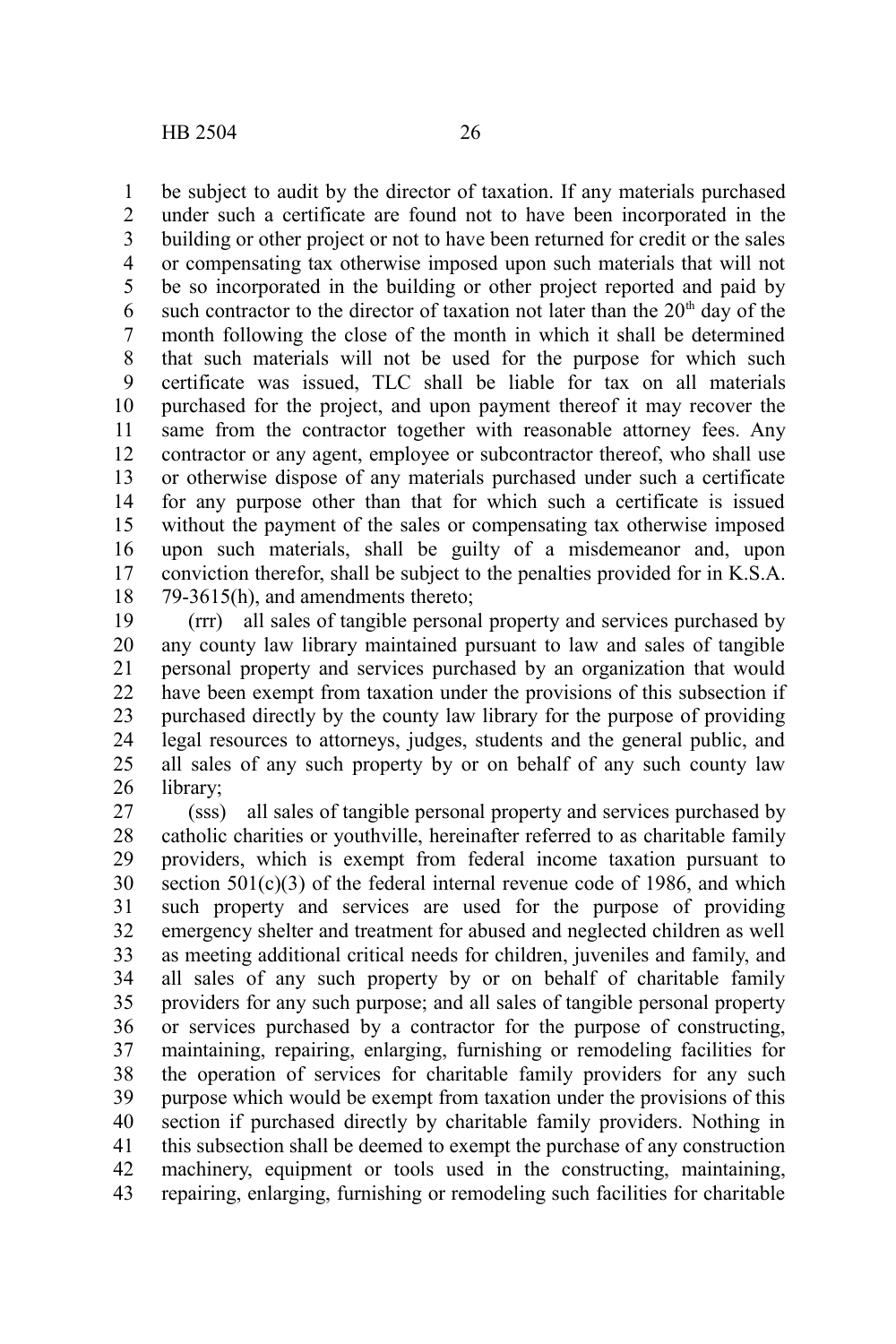family providers. When charitable family providers contracts for the purpose of constructing, maintaining, repairing, enlarging, furnishing or remodeling such facilities, it shall obtain from the state and furnish to the contractor an exemption certificate for the project involved, and the contractor may purchase materials for incorporation in such project. The contractor shall furnish the number of such certificate to all suppliers from whom such purchases are made, and such suppliers shall execute invoices covering the same bearing the number of such certificate. Upon completion of the project the contractor shall furnish to charitable family providers a sworn statement, on a form to be provided by the director of taxation, that all purchases so made were entitled to exemption under this subsection. All invoices shall be held by the contractor for a period of five years and shall be subject to audit by the director of taxation. If any materials purchased under such a certificate are found not to have been incorporated in the building or other project or not to have been returned for credit or the sales or compensating tax otherwise imposed upon such materials that will not be so incorporated in the building or other project reported and paid by such contractor to the director of taxation not later than the  $20<sup>th</sup>$  day of the month following the close of the month in which it shall be determined that such materials will not be used for the purpose for which such certificate was issued, charitable family providers shall be liable for tax on all materials purchased for the project, and upon payment thereof it may recover the same from the contractor together with reasonable attorney fees. Any contractor or any agent, employee or subcontractor thereof, who shall use or otherwise dispose of any materials purchased under such a certificate for any purpose other than that for which such a certificate is issued without the payment of the sales or compensating tax otherwise imposed upon such materials, shall be guilty of a misdemeanor and, upon conviction therefor, shall be subject to the penalties provided for in K.S.A. 79-3615(h), and amendments thereto; 1 2 3 4 5 6 7 8 9 10 11 12 13 14 15 16 17 18 19 20 21 22 23 24 25 26 27 28 29 30

(ttt) all sales of tangible personal property or services purchased by a contractor for a project for the purpose of restoring, constructing, equipping, reconstructing, maintaining, repairing, enlarging, furnishing or remodeling a home or facility owned by a nonprofit museum that has been granted an exemption pursuant to subsection (qq), which such home or facility is located in a city that has been designated as a qualified hometown pursuant to the provisions of K.S.A. 75-5071 et seq., and amendments thereto, and which such project is related to the purposes of K.S.A. 75-5071 et seq., and amendments thereto, and that would be exempt from taxation under the provisions of this section if purchased directly by such nonprofit museum. Nothing in this subsection shall be deemed to exempt the purchase of any construction machinery, equipment or tools used in the restoring, constructing, equipping, reconstructing, 31 32 33 34 35 36 37 38 39 40 41 42 43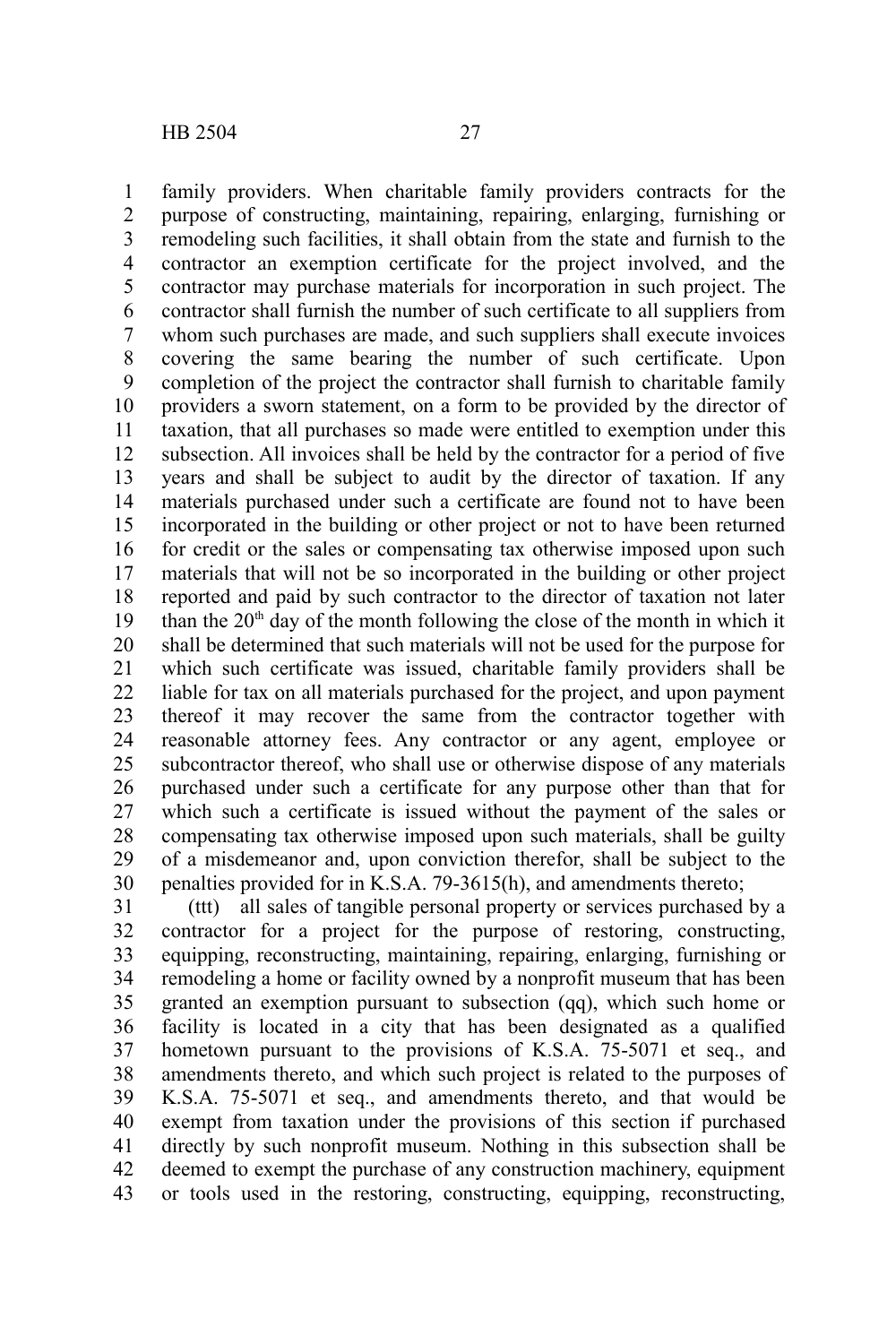maintaining, repairing, enlarging, furnishing or remodeling a home or facility for any such nonprofit museum. When any such nonprofit museum shall contract for the purpose of restoring, constructing, equipping, reconstructing, maintaining, repairing, enlarging, furnishing or remodeling a home or facility, it shall obtain from the state and furnish to the contractor an exemption certificate for the project involved, and the contractor may purchase materials for incorporation in such project. The contractor shall furnish the number of such certificates to all suppliers from whom such purchases are made, and such suppliers shall execute invoices covering the same bearing the number of such certificate. Upon completion of the project, the contractor shall furnish to such nonprofit museum a sworn statement on a form to be provided by the director of taxation that all purchases so made were entitled to exemption under this subsection. All invoices shall be held by the contractor for a period of five years and shall be subject to audit by the director of taxation. If any materials purchased under such a certificate are found not to have been incorporated in the building or other project or not to have been returned for credit or the sales or compensating tax otherwise imposed upon such materials that will not be so incorporated in a home or facility or other project reported and paid by such contractor to the director of taxation not later than the 20<sup>th</sup> day of the month following the close of the month in which it shall be determined that such materials will not be used for the purpose for which such certificate was issued, such nonprofit museum shall be liable for tax on all materials purchased for the project, and upon payment thereof it may recover the same from the contractor together with reasonable attorney fees. Any contractor or any agent, employee or subcontractor thereof, who shall use or otherwise dispose of any materials purchased under such a certificate for any purpose other than that for which such a certificate is issued without the payment of the sales or compensating tax otherwise imposed upon such materials, shall be guilty of a misdemeanor and, upon conviction therefor, shall be subject to the penalties provided for in K.S.A. 79-3615(h), and amendments thereto; 1 2 3 4 5 6 7 8 9 10 11 12 13 14 15 16 17 18 19 20 21 22 23 24 25 26 27 28 29 30 31 32

(uuu) all sales of tangible personal property and services purchased by Kansas children's service league, hereinafter referred to as KCSL, which is exempt from federal income taxation pursuant to section  $501(c)$ (3) of the federal internal revenue code of 1986, and which such property and services are used for the purpose of providing for the prevention and treatment of child abuse and maltreatment as well as meeting additional critical needs for children, juveniles and family, and all sales of any such property by or on behalf of KCSL for any such purpose; and all sales of tangible personal property or services purchased by a contractor for the purpose of constructing, maintaining, repairing, enlarging, furnishing or remodeling facilities for the operation of services for KCSL for any such 33 34 35 36 37 38 39 40 41 42 43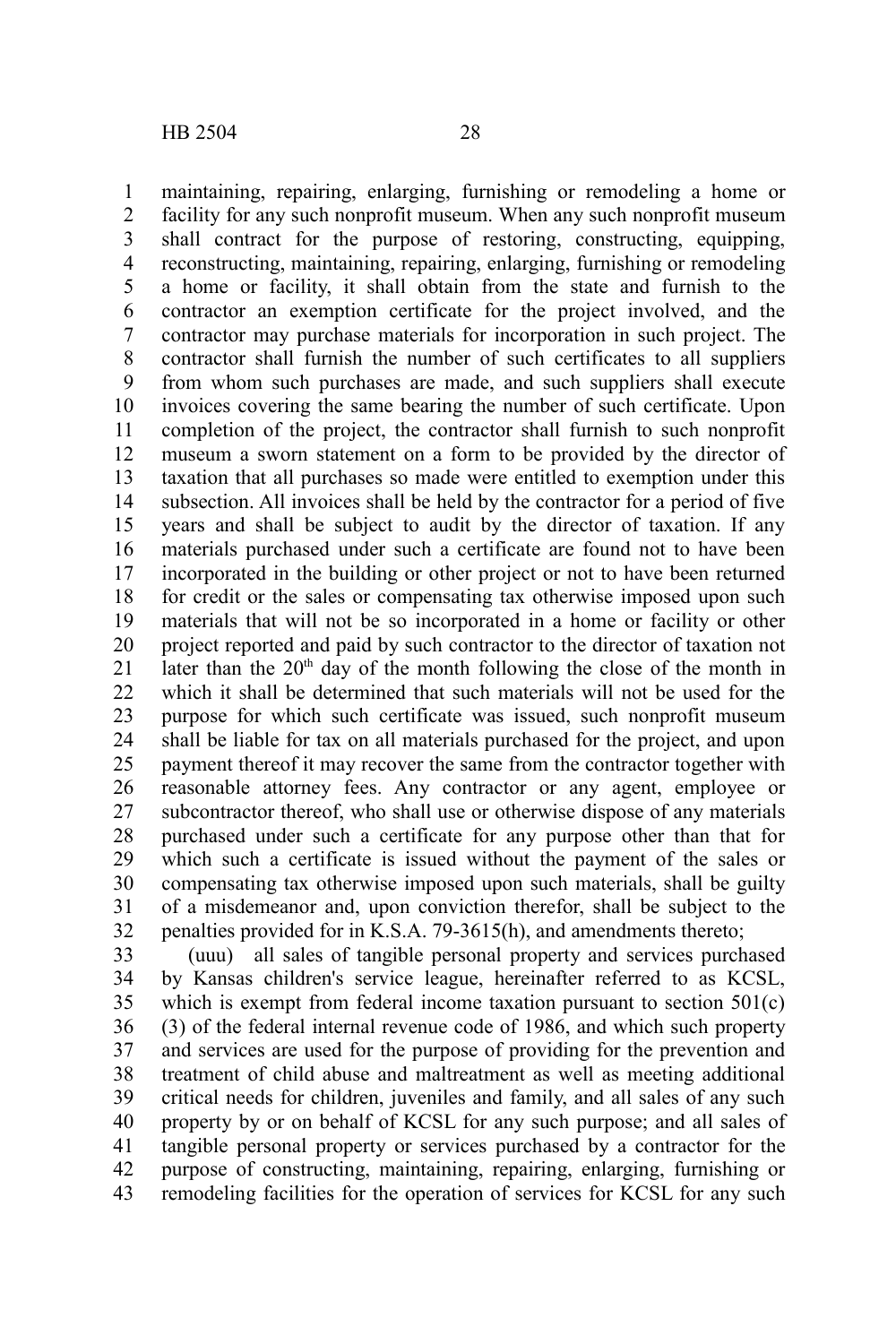purpose that would be exempt from taxation under the provisions of this section if purchased directly by KCSL. Nothing in this subsection shall be deemed to exempt the purchase of any construction machinery, equipment or tools used in the constructing, maintaining, repairing, enlarging, furnishing or remodeling such facilities for KCSL. When KCSL contracts for the purpose of constructing, maintaining, repairing, enlarging, furnishing or remodeling such facilities, it shall obtain from the state and furnish to the contractor an exemption certificate for the project involved, and the contractor may purchase materials for incorporation in such project. The contractor shall furnish the number of such certificate to all suppliers from whom such purchases are made, and such suppliers shall execute invoices covering the same bearing the number of such certificate. Upon completion of the project the contractor shall furnish to KCSL a sworn statement, on a form to be provided by the director of taxation, that all purchases so made were entitled to exemption under this subsection. All invoices shall be held by the contractor for a period of five years and shall be subject to audit by the director of taxation. If any materials purchased under such a certificate are found not to have been incorporated in the building or other project or not to have been returned for credit or the sales or compensating tax otherwise imposed upon such materials that will not be so incorporated in the building or other project reported and paid by such contractor to the director of taxation not later than the  $20<sup>th</sup>$ day of the month following the close of the month in which it shall be determined that such materials will not be used for the purpose for which such certificate was issued, KCSL shall be liable for tax on all materials purchased for the project, and upon payment thereof it may recover the same from the contractor together with reasonable attorney fees. Any contractor or any agent, employee or subcontractor thereof, who shall use or otherwise dispose of any materials purchased under such a certificate for any purpose other than that for which such a certificate is issued without the payment of the sales or compensating tax otherwise imposed upon such materials, shall be guilty of a misdemeanor and, upon conviction therefor, shall be subject to the penalties provided for in K.S.A. 79-3615(h), and amendments thereto; 1 2 3 4 5 6 7 8 9 10 11 12 13 14 15 16 17 18 19 20 21 22 23 24 25 26 27 28 29 30 31 32 33 34

(vvv) all sales of tangible personal property or services, including the renting and leasing of tangible personal property or services, purchased by jazz in the woods, inc., a Kansas corporation that is exempt from federal income taxation pursuant to section  $501(c)(3)$  of the federal internal revenue code, for the purpose of providing jazz in the woods, an event benefiting children-in-need and other nonprofit charities assisting such children, and all sales of any such property by or on behalf of such organization for such purpose; 35 36 37 38 39 40 41 42

(www) all sales of tangible personal property purchased by or on 43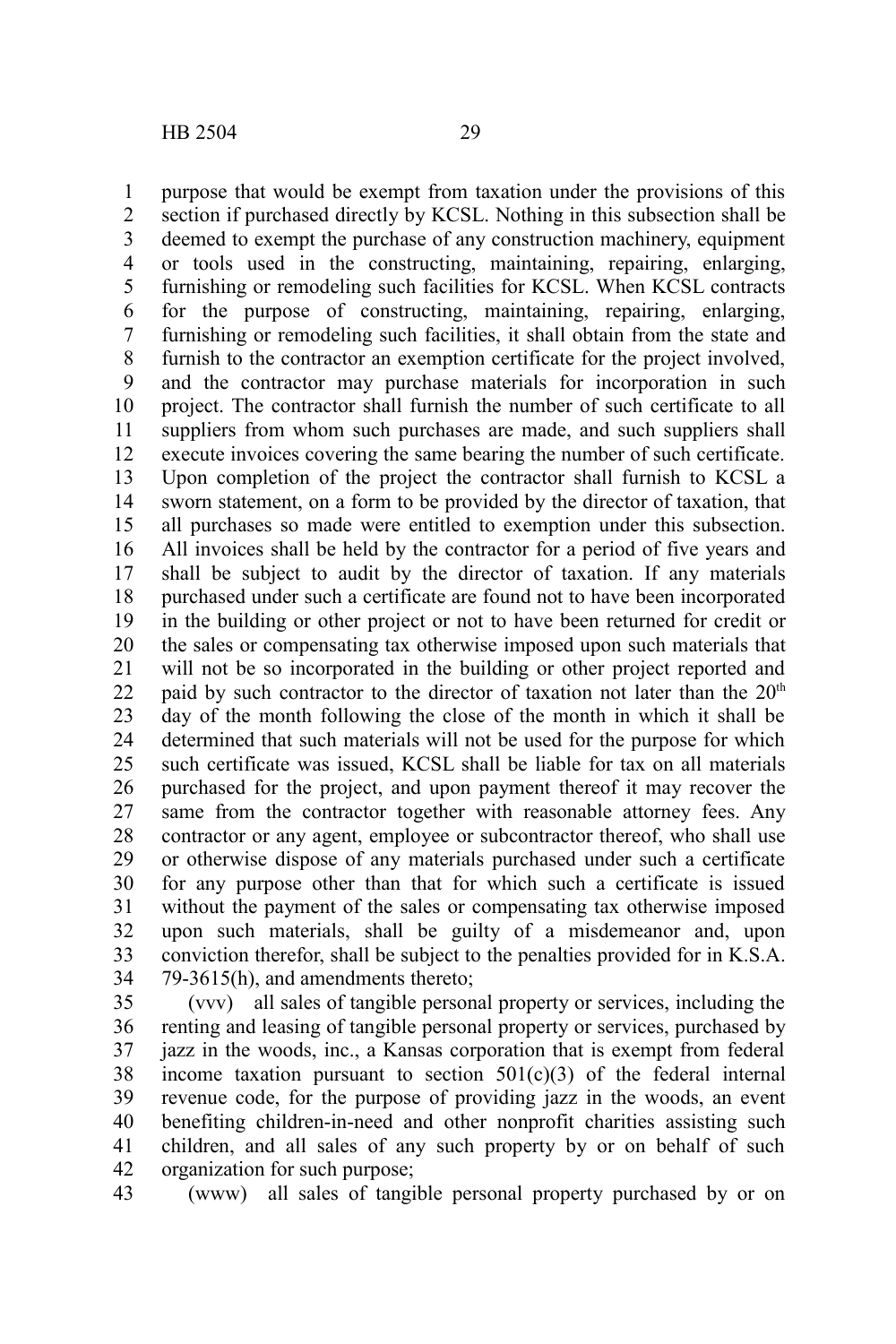behalf of the Frontenac education foundation, which is exempt from federal income taxation pursuant to section  $501(c)(3)$  of the federal internal revenue code, for the purpose of providing education support for students, and all sales of any such property by or on behalf of such organization for such purpose; 1 2 3 4 5

(xxx) all sales of personal property and services purchased by the booth theatre foundation, inc., an organization, which is exempt from federal income taxation pursuant to section  $501(c)(3)$  of the federal internal revenue code of 1986, and which such personal property and services are used by any such organization in the constructing, equipping, reconstructing, maintaining, repairing, enlarging, furnishing or remodeling of the booth theatre, and all sales of tangible personal property or services purchased by a contractor for the purpose of constructing, equipping, reconstructing, maintaining, repairing, enlarging, furnishing or remodeling the booth theatre for such organization, that would be exempt from taxation under the provisions of this section if purchased directly by such organization. Nothing in this subsection shall be deemed to exempt the purchase of any construction machinery, equipment or tools used in the constructing, equipping, reconstructing, maintaining, repairing, enlarging, furnishing or remodeling facilities for any such organization. When any such organization shall contract for the purpose of constructing, equipping, reconstructing, maintaining, repairing, enlarging, furnishing or remodeling facilities, it shall obtain from the state and furnish to the contractor an exemption certificate for the project involved, and the contractor may purchase materials for incorporation in such project. The contractor shall furnish the number of such certificate to all suppliers from whom such purchases are made, and such suppliers shall execute invoices covering the same bearing the number of such certificate. Upon completion of the project the contractor shall furnish to such organization concerned a sworn statement, on a form to be provided by the director of taxation, that all purchases so made were entitled to exemption under this subsection. All invoices shall be held by the contractor for a period of five years and shall be subject to audit by the director of taxation. If any materials purchased under such a certificate are found not to have been incorporated in such facilities or not to have been returned for credit or the sales or compensating tax otherwise imposed upon such materials that will not be so incorporated in such facilities reported and paid by such contractor to the director of taxation not later than the  $20<sup>th</sup>$  day of the month following the close of the month in which it shall be determined that such materials will not be used for the purpose for which such certificate was issued, such organization concerned shall be liable for tax on all materials purchased for the project, and upon payment thereof it may recover the same from the contractor together with reasonable attorney fees. Any contractor or 6 7 8 9 10 11 12 13 14 15 16 17 18 19 20 21 22 23 24 25 26 27 28 29 30 31 32 33 34 35 36 37 38 39 40 41 42 43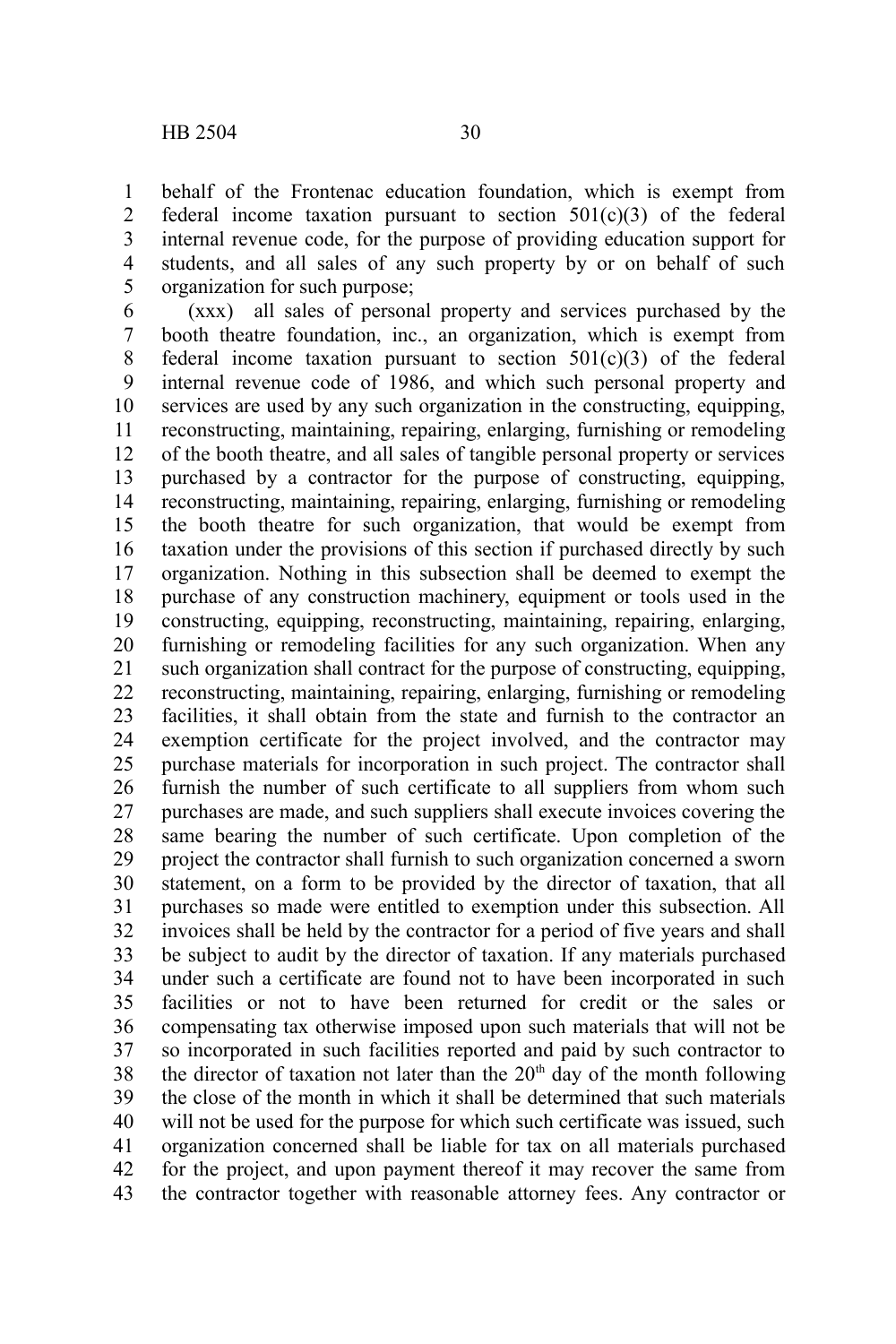any agent, employee or subcontractor thereof, who shall use or otherwise dispose of any materials purchased under such a certificate for any purpose other than that for which such a certificate is issued without the payment of the sales or compensating tax otherwise imposed upon such materials, shall be guilty of a misdemeanor and, upon conviction therefor, shall be subject to the penalties provided for in K.S.A. 79-3615(h), and amendments thereto. Sales tax paid on and after January 1, 2007, but prior to the effective date of this act upon the gross receipts received from any sale which would have been exempted by the provisions of this subsection had such sale occurred after the effective date of this act shall be refunded. Each claim for a sales tax refund shall be verified and submitted to the director of taxation upon forms furnished by the director and shall be accompanied by any additional documentation required by the director. The director shall review each claim and shall refund that amount of sales tax paid as determined under the provisions of this subsection. All refunds shall be paid from the sales tax refund fund upon warrants of the director of accounts and reports pursuant to vouchers approved by the director or the director's designee; 1 2 3 4 5 6 7 8 9 10 11 12 13 14 15 16 17 18

(yyy) all sales of tangible personal property and services purchased by TLC charities foundation, inc., hereinafter referred to as TLC charities, which is exempt from federal income taxation pursuant to section 501(c) (3) of the federal internal revenue code of 1986, and which such property and services are used for the purpose of encouraging private philanthropy to further the vision, values, and goals of TLC for children and families, inc.; and all sales of such property and services by or on behalf of TLC charities for any such purpose and all sales of tangible personal property or services purchased by a contractor for the purpose of constructing, maintaining, repairing, enlarging, furnishing or remodeling facilities for the operation of services for TLC charities for any such purpose that would be exempt from taxation under the provisions of this section if purchased directly by TLC charities. Nothing in this subsection shall be deemed to exempt the purchase of any construction machinery, equipment or tools used in the constructing, maintaining, repairing, enlarging, furnishing or remodeling such facilities for TLC charities. When TLC charities contracts for the purpose of constructing, maintaining, repairing, enlarging, furnishing or remodeling such facilities, it shall obtain from the state and furnish to the contractor an exemption certificate for the project involved, and the contractor may purchase materials for incorporation in such project. The contractor shall furnish the number of such certificate to all suppliers from whom such purchases are made, and such suppliers shall execute invoices covering the same bearing the number of such certificate. Upon completion of the project the contractor shall furnish to TLC charities a sworn statement, on a form to be provided by the director of 19 20 21 22 23 24 25 26 27 28 29 30 31 32 33 34 35 36 37 38 39 40 41 42 43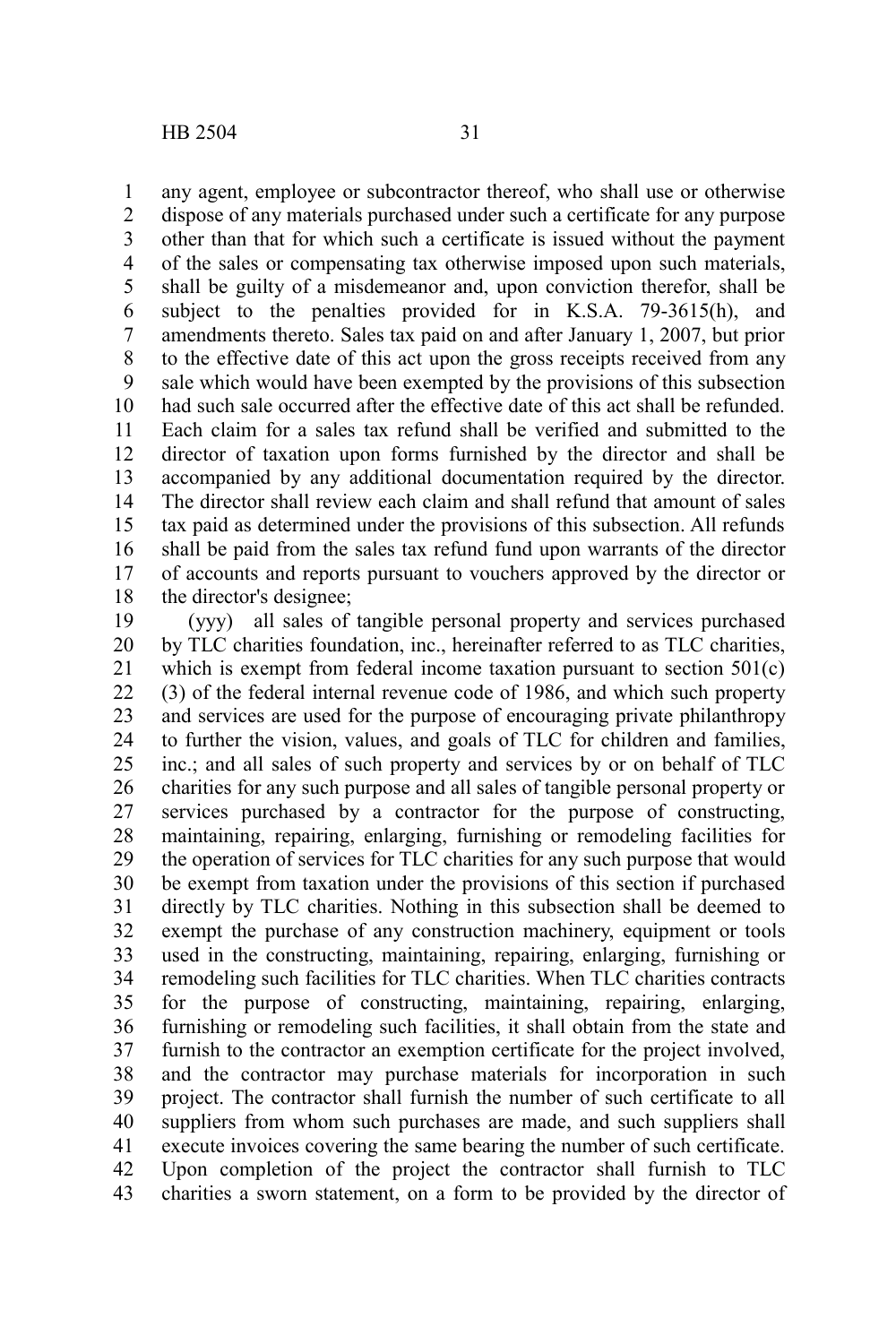taxation, that all purchases so made were entitled to exemption under this subsection. All invoices shall be held by the contractor for a period of five years and shall be subject to audit by the director of taxation. If any materials purchased under such a certificate are found not to have been incorporated in the building or other project or not to have been returned for credit or the sales or compensating tax otherwise imposed upon such materials that will not be incorporated into the building or other project reported and paid by such contractor to the director of taxation not later than the  $20<sup>th</sup>$  day of the month following the close of the month in which it shall be determined that such materials will not be used for the purpose for which such certificate was issued. TLC charities shall be liable for tax on all materials purchased for the project, and upon payment thereof it may recover the same from the contractor together with reasonable attorney fees. Any contractor or any agent, employee or subcontractor thereof, who shall use or otherwise dispose of any materials purchased under such a certificate for any purpose other than that for which such a certificate is issued without the payment of the sales or compensating tax otherwise imposed upon such materials, shall be guilty of a misdemeanor and, upon conviction therefor, shall be subject to the penalties provided for in K.S.A. 79-3615(h), and amendments thereto; 1 2 3 4 5 6 7 8 9 10 11 12 13 14 15 16 17 18 19 20

(zzz) all sales of tangible personal property purchased by the rotary club of shawnee foundation, which is exempt from federal income taxation pursuant to section  $501(c)(3)$  of the federal internal revenue code of 1986. as amended, used for the purpose of providing contributions to community service organizations and scholarships; 21 22 23 24 25

(aaaa) all sales of personal property and services purchased by or on behalf of victory in the valley, inc., which is exempt from federal income taxation pursuant to section  $501(c)(3)$  of the federal internal revenue code, for the purpose of providing a cancer support group and services for persons with cancer, and all sales of any such property by or on behalf of any such organization for any such purpose; 26 27 28 29 30 31

(bbbb) all sales of entry or participation fees, charges or tickets by Guadalupe health foundation, which is exempt from federal income taxation pursuant to section  $501(c)(3)$  of the federal internal revenue code, for such organization's annual fundraising event which purpose is to provide health care services for uninsured workers; 32 33 34 35 36

(cccc) all sales of tangible personal property or services purchased by or on behalf of wayside waifs, inc., which is exempt from federal income taxation pursuant to section  $501(c)(3)$  of the federal internal revenue code, for the purpose of providing such organization's annual fundraiser, an event whose purpose is to support the care of homeless and abandoned animals, animal adoption efforts, education programs for children and efforts to reduce animal over-population and animal welfare services, and 37 38 39 40 41 42 43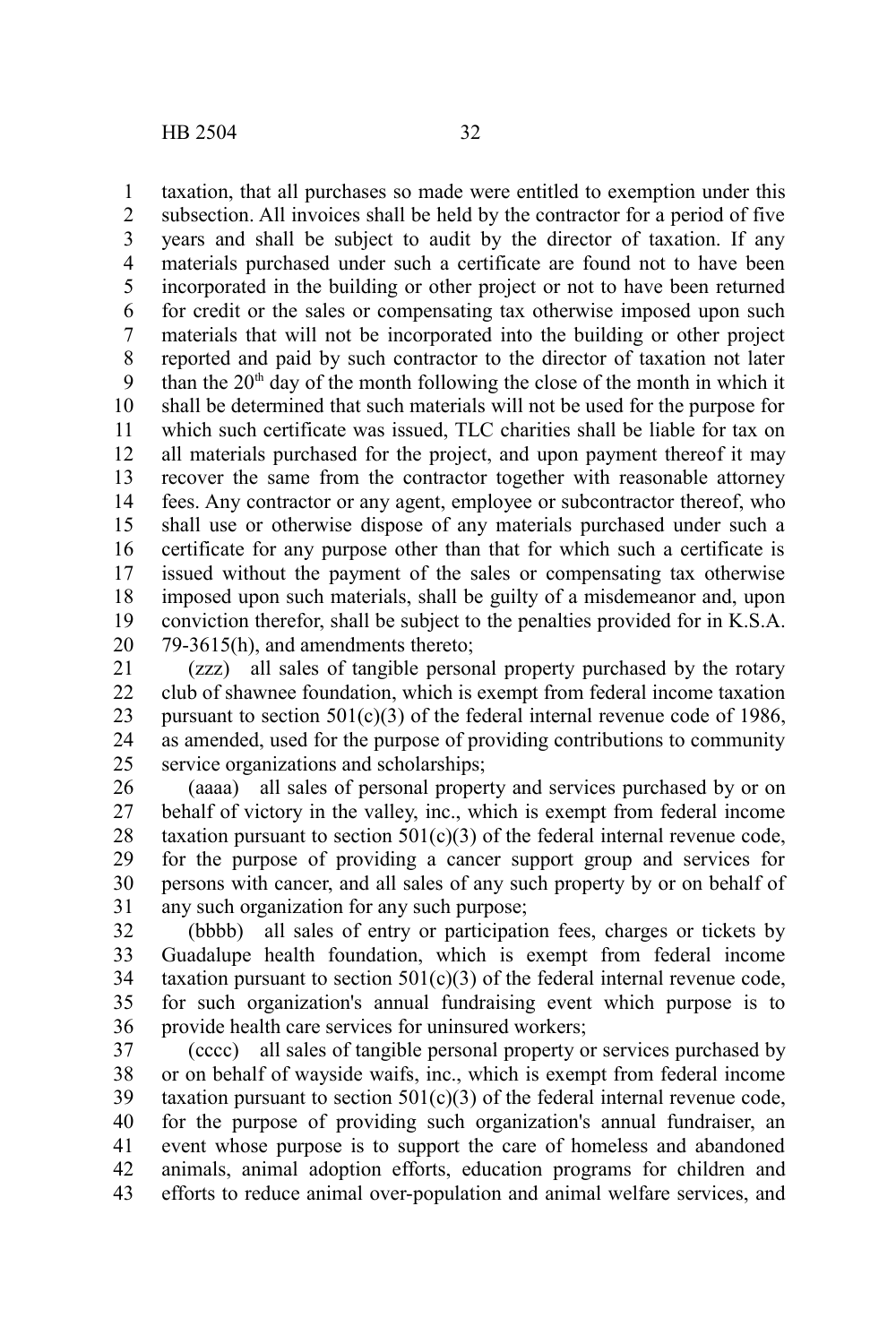all sales of any such property, including entry or participation fees or charges, by or on behalf of such organization for such purpose; 1 2

(dddd) all sales of tangible personal property or services purchased by or on behalf of goodwill industries or Easter seals of Kansas, inc., both of which are exempt from federal income taxation pursuant to section  $501(c)(3)$  of the federal internal revenue code, for the purpose of providing education, training and employment opportunities for people with disabilities and other barriers to employment; 3 4 5 6 7 8

(eeee) all sales of tangible personal property or services purchased by or on behalf of all American beef battalion, inc., which is exempt from federal income taxation pursuant to section  $501(c)(3)$  of the federal internal revenue code, for the purpose of educating, promoting and participating as a contact group through the beef cattle industry in order to carry out such projects that provide support and morale to members of the United States armed forces and military services; 9 10 11 12 13 14 15

(ffff) all sales of tangible personal property and services purchased by sheltered living, inc., which is exempt from federal income taxation pursuant to section  $501(c)(3)$  of the federal internal revenue code of 1986, and which such property and services are used for the purpose of providing residential and day services for people with developmental disabilities or intellectual disability, or both, and all sales of any such property by or on behalf of sheltered living, inc., for any such purpose; and all sales of tangible personal property or services purchased by a contractor for the purpose of rehabilitating, constructing, maintaining, repairing, enlarging, furnishing or remodeling homes and facilities for sheltered living, inc., for any such purpose that would be exempt from taxation under the provisions of this section if purchased directly by sheltered living, inc. Nothing in this subsection shall be deemed to exempt the purchase of any construction machinery, equipment or tools used in the constructing, maintaining, repairing, enlarging, furnishing or remodeling such homes and facilities for sheltered living, inc. When sheltered living, inc., contracts for the purpose of rehabilitating, constructing, maintaining, repairing, enlarging, furnishing or remodeling such homes and facilities, it shall obtain from the state and furnish to the contractor an exemption certificate for the project involved, and the contractor may purchase materials for incorporation in such project. The contractor shall furnish the number of such certificate to all suppliers from whom such purchases are made, and such suppliers shall execute invoices covering the same bearing the number of such certificate. Upon completion of the project the contractor shall furnish to sheltered living, inc., a sworn statement, on a form to be provided by the director of taxation, that all purchases so made were entitled to exemption under this subsection. All invoices shall be held by the contractor for a period of five years and shall be subject to audit by 16 17 18 19 20 21 22 23 24 25 26 27 28 29 30 31 32 33 34 35 36 37 38 39 40 41 42 43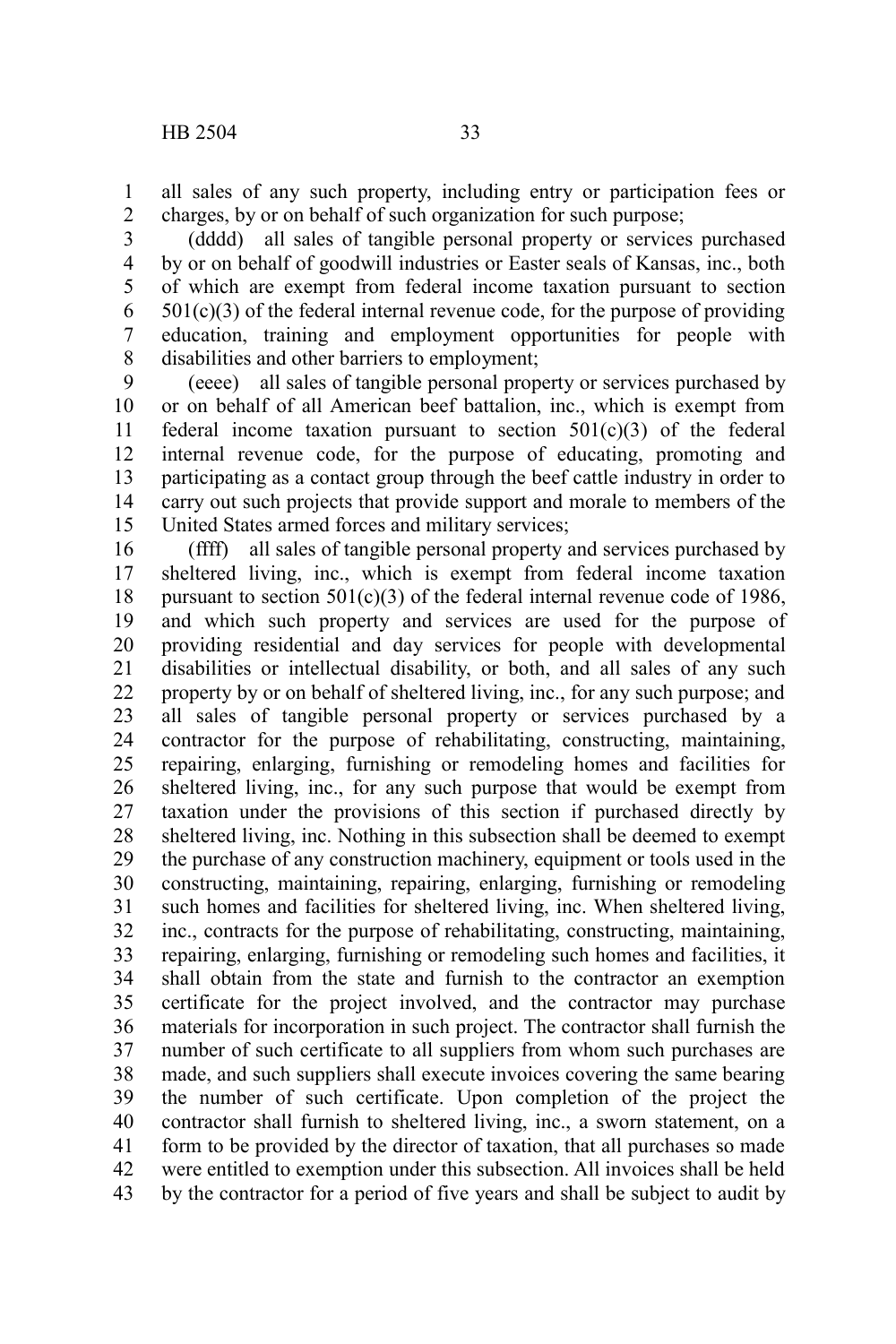the director of taxation. If any materials purchased under such a certificate are found not to have been incorporated in the building or other project or not to have been returned for credit or the sales or compensating tax otherwise imposed upon such materials that will not be so incorporated in the building or other project reported and paid by such contractor to the director of taxation not later than the  $20<sup>th</sup>$  day of the month following the close of the month in which it shall be determined that such materials will not be used for the purpose for which such certificate was issued, sheltered living, inc., shall be liable for tax on all materials purchased for the project, and upon payment thereof it may recover the same from the contractor together with reasonable attorney fees. Any contractor or any agent, employee or subcontractor thereof, who shall use or otherwise

dispose of any materials purchased under such a certificate for any purpose other than that for which such a certificate is issued without the payment of the sales or compensating tax otherwise imposed upon such materials, shall be guilty of a misdemeanor and, upon conviction therefor, shall be subject to the penalties provided for in K.S.A. 79-3615(h), and amendments thereto; 13 14 15 16 17 18

(gggg) all sales of game birds for which the primary purpose is use in hunting; 19 20

(hhhh) all sales of tangible personal property or services purchased on or after July 1, 2014, for the purpose of and in conjunction with constructing, reconstructing, enlarging or remodeling a business identified under the North American industry classification system (NAICS) subsectors 1123, 1124, 112112, 112120 or 112210, and the sale and installation of machinery and equipment purchased for installation at any such business. The exemption provided in this subsection shall not apply to projects that have actual total costs less than \$50,000. When a person contracts for the construction, reconstruction, enlargement or remodeling of any such business, such person shall obtain from the state and furnish to the contractor an exemption certificate for the project involved, and the contractor may purchase materials, machinery and equipment for incorporation in such project. The contractor shall furnish the number of such certificates to all suppliers from whom such purchases are made, and such suppliers shall execute invoices covering the same bearing the number of such certificate. Upon completion of the project, the contractor shall furnish to the owner of the business a sworn statement, on a form to be provided by the director of taxation, that all purchases so made were entitled to exemption under this subsection. All invoices shall be held by the contractor for a period of five years and shall be subject to audit by the director of taxation. Any contractor or any agent, employee or subcontractor of the contractor, who shall use or otherwise dispose of any materials, machinery or equipment purchased under such a certificate for 21 22 23 24 25 26 27 28 29 30 31 32 33 34 35 36 37 38 39 40 41 42 43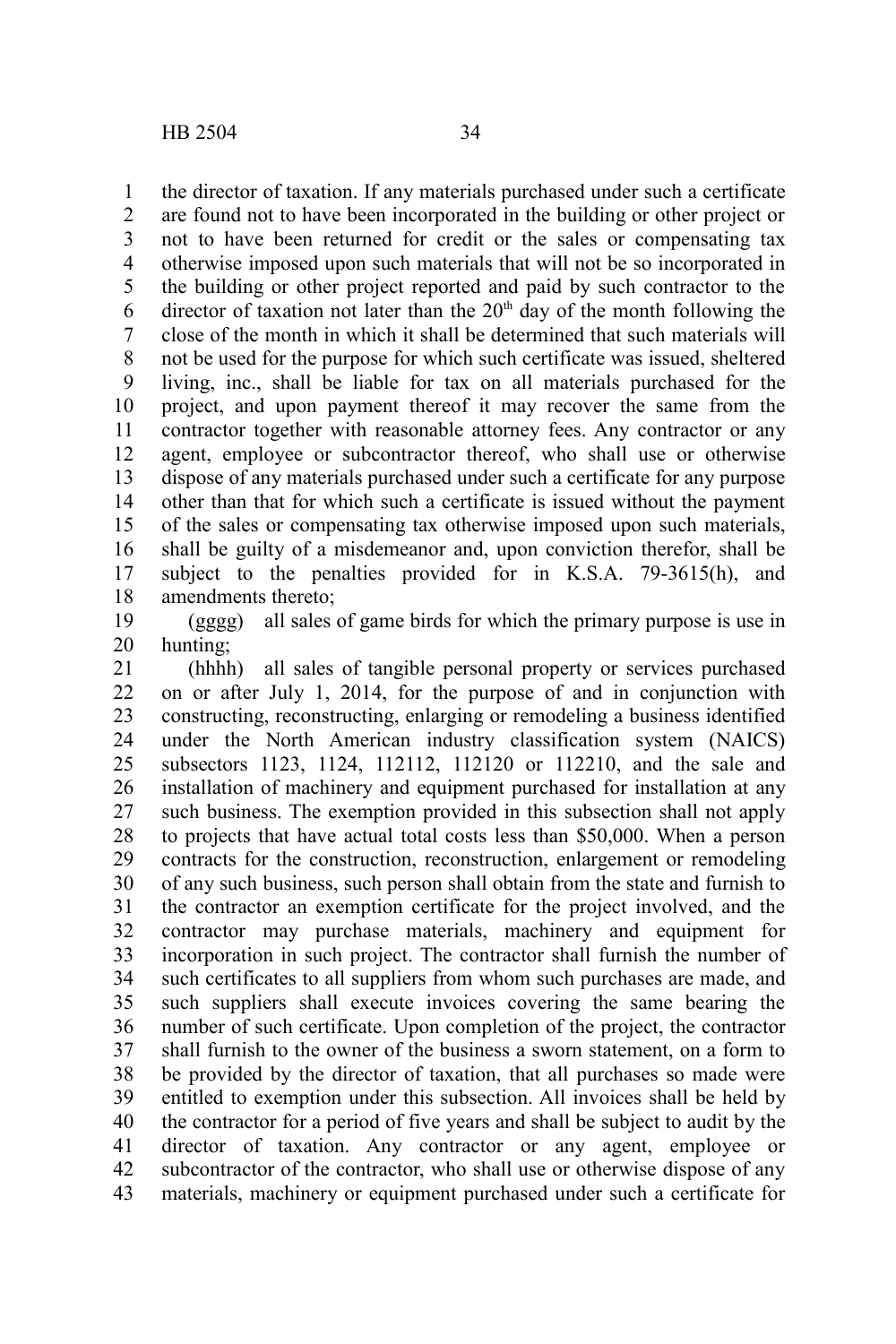any purpose other than that for which such a certificate is issued without the payment of the sales or compensating tax otherwise imposed thereon, shall be guilty of a misdemeanor and, upon conviction therefor, shall be subject to the penalties provided for in K.S.A. 79-3615(h), and amendments thereto; 1 2 3 4 5

(iiii) all sales of tangible personal property or services purchased by a contractor for the purpose of constructing, maintaining, repairing, enlarging, furnishing or remodeling facilities for the operation of services for Wichita children's home for any such purpose that would be exempt from taxation under the provisions of this section if purchased directly by Wichita children's home. Nothing in this subsection shall be deemed to exempt the purchase of any construction machinery, equipment or tools used in the constructing, maintaining, repairing, enlarging, furnishing or remodeling such facilities for Wichita children's home. When Wichita children's home contracts for the purpose of constructing, maintaining, repairing, enlarging, furnishing or remodeling such facilities, it shall obtain from the state and furnish to the contractor an exemption certificate for the project involved, and the contractor may purchase materials for incorporation in such project. The contractor shall furnish the number of such certificate to all suppliers from whom such purchases are made, and such suppliers shall execute invoices covering the same bearing the number of such certificate. Upon completion of the project, the contractor shall furnish to Wichita children's home a sworn statement, on a form to be provided by the director of taxation, that all purchases so made were entitled to exemption under this subsection. All invoices shall be held by the contractor for a period of five years and shall be subject to audit by the director of taxation. If any materials purchased under such a certificate are found not to have been incorporated in the building or other project or not to have been returned for credit or the sales or compensating tax otherwise imposed upon such materials that will not be so incorporated in the building or other project reported and paid by such contractor to the director of taxation not later than the  $20<sup>th</sup>$  day of the month following the close of the month in which it shall be determined that such materials will not be used for the purpose for which such certificate was issued, Wichita children's home shall be liable for the tax on all materials purchased for the project, and upon payment, it may recover the same from the contractor together with reasonable attorney fees. Any contractor or any agent, employee or subcontractor, who shall use or otherwise dispose of any materials purchased under such a certificate for any purpose other than that for which such a certificate is issued without the payment of the sales or compensating tax otherwise imposed upon such materials, shall be guilty of a misdemeanor and, upon conviction, shall be subject to the penalties provided for in K.S.A. 79-3615(h), and amendments thereto; 6 7 8 9 10 11 12 13 14 15 16 17 18 19 20 21 22 23 24 25 26 27 28 29 30 31 32 33 34 35 36 37 38 39 40 41 42 43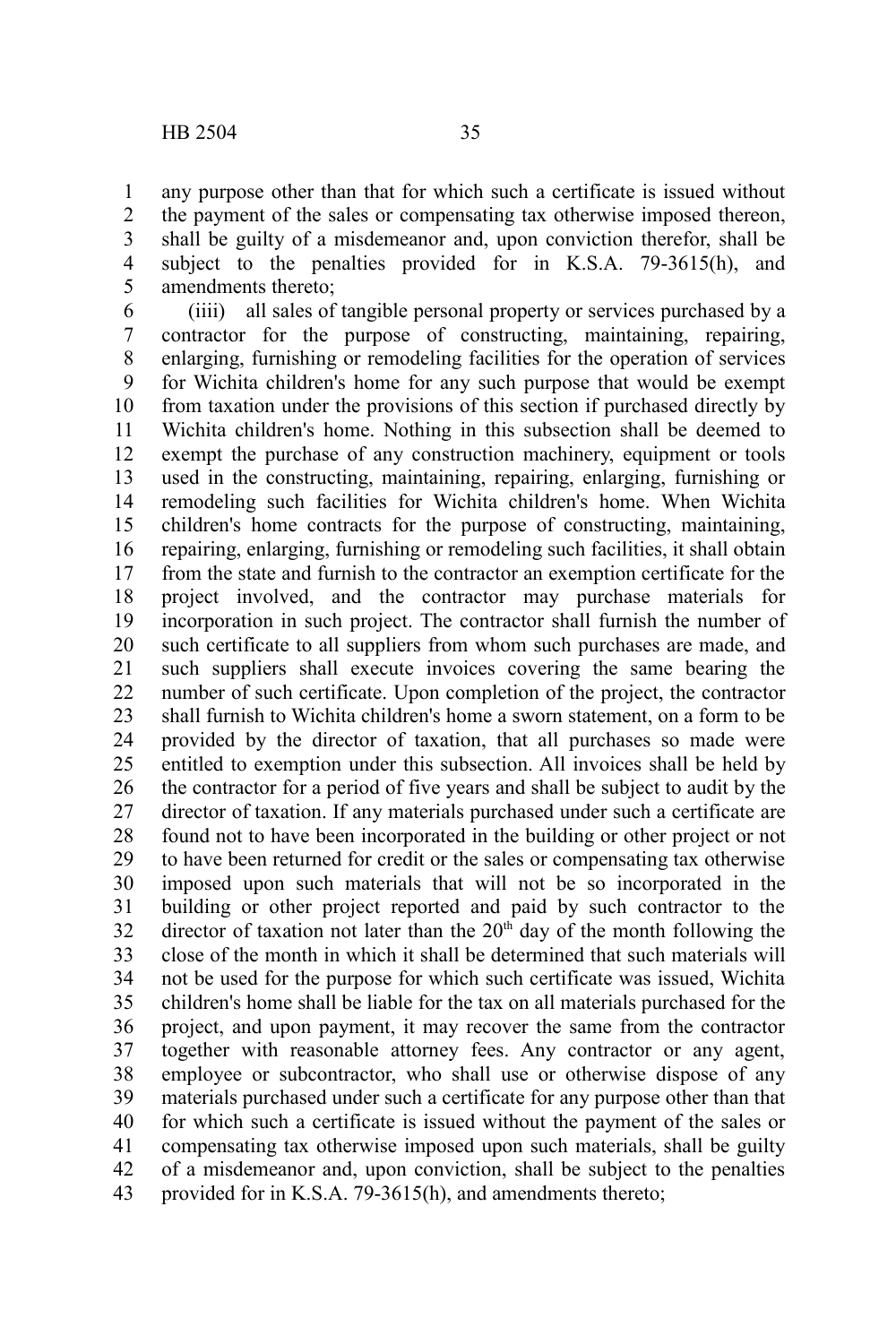(iiii) all sales of tangible personal property or services purchased by or on behalf of the beacon, inc., that is exempt from federal income taxation pursuant to section  $501(c)(3)$  of the federal internal revenue code, for the purpose of providing those desiring help with food, shelter, clothing and other necessities of life during times of special need; 1 2 3 4 5

(kkkk) all sales of tangible personal property and services purchased by or on behalf of reaching out from within, inc., which is exempt from federal income taxation pursuant to section  $501(c)(3)$  of the federal internal revenue code, for the purpose of sponsoring self-help programs for incarcerated persons that will enable such incarcerated persons to become role models for non-violence while in correctional facilities and productive family members and citizens upon return to the community; 6 7 8 9 10 11 12

(llll) all sales of tangible personal property and services purchased by Gove county healthcare endowment foundation, inc., which is exempt from federal income taxation pursuant to section  $501(c)(3)$  of the federal internal revenue code of 1986, and which such property and services are used for the purpose of constructing and equipping an airport in Quinter, Kansas, and all sales of tangible personal property or services purchased by a contractor for the purpose of constructing and equipping an airport in Quinter, Kansas, for such organization, that would be exempt from taxation under the provisions of this section if purchased directly by such organization. Nothing in this subsection shall be deemed to exempt the purchase of any construction machinery, equipment or tools used in the constructing or equipping of facilities for such organization. When such organization shall contract for the purpose of constructing or equipping an airport in Quinter, Kansas, it shall obtain from the state and furnish to the contractor an exemption certificate for the project involved, and the contractor may purchase materials for incorporation in such project. The contractor shall furnish the number of such certificate to all suppliers from whom such purchases are made, and such suppliers shall execute invoices covering the same bearing the number of such certificate. Upon completion of the project, the contractor shall furnish to such organization concerned a sworn statement, on a form to be provided by the director of taxation, that all purchases so made were entitled to exemption under this subsection. All invoices shall be held by the contractor for a period of five years and shall be subject to audit by the director of taxation. If any materials purchased under such a certificate are found not to have been incorporated in such facilities or not to have been returned for credit or the sales or compensating tax otherwise imposed upon such materials that will not be so incorporated in such facilities reported and paid by such contractor to the director of taxation no later than the  $20<sup>th</sup>$  day of the month following the close of the month in which it shall be determined that such materials will not be used for the purpose for which such certificate was 13 14 15 16 17 18 19 20 21 22 23 24 25 26 27 28 29 30 31 32 33 34 35 36 37 38 39 40 41 42 43